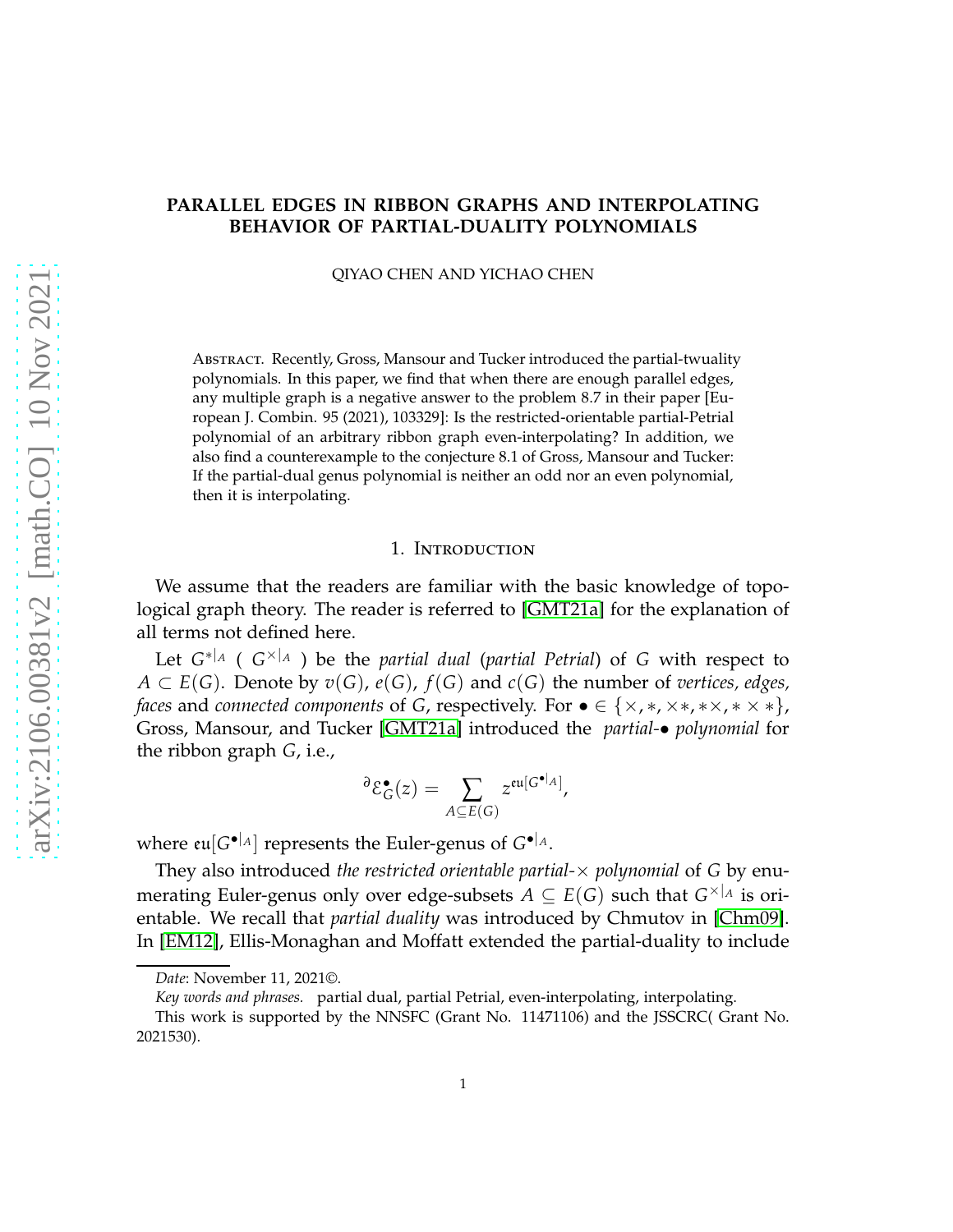the Wilson dual, the Petrie dual, and the two kinds of triality operators. In [\[AE19\]](#page-16-2), Abrams and Ellis-Monaghan called the five operators twualities. We may refer the reader to [\[EM13,](#page-16-3) [GMT20,](#page-16-4) [GMT21a,](#page-17-0) [GMT21b\]](#page-17-1) for more background about partial-duality and partial Petrial.

A *subdivision* of G is obtained by replacing an edge  $e = uv$  of G by a path  $uvw$ , and a *proper edge* is an edge with two different ends. The *contraction* on edge *e* is denoted by *G*/*e*, and we denote by *G* − *e* the ribbon graph obtained from *G* by deleting the ribbon *e*. In [\[GMT20\]](#page-16-4), Gross, Mantour, and Tucker proved a subdivided edge recursion for partial-∗.

<span id="page-1-0"></span>**Theorem 1.1.** [\[GMT20\]](#page-16-4) *Given a ribbon graph G and a ribbon e. Let K be a subdivision of G, then*

<span id="page-1-1"></span>(1.1) 
$$
{}^{\partial} \mathcal{E}_K^*(z) = \begin{cases} 2 \, {}^{\partial} \mathcal{E}_G^*(z), & \text{if } e \text{ is a cut ribbon,} \\ {}^{\partial} \mathcal{E}_G^*(z) + 2z^2 \, {}^{\partial} \mathcal{E}_{G-e}^*(z), & \text{if } e \text{ is non-separating.} \end{cases}
$$

Gross, Mantour, and Tucker also give subdivided edges and parallel edges recursions for partial- $\times$  in [\[GMT21a\]](#page-17-0).

**Theorem 1.2.** [\[GMT21a\]](#page-17-0) *Let G be a ribbon graph with an e-type pp ribbon e, and let G* + *e* ′ *be the ribbon graph obtained by adding a ribbon e*′ *parallel to a ribbon e in G. Thus*

(1.2) 
$$
\partial \mathcal{E}_{G+e'}^{\times}(z) = (1+2z) \partial \mathcal{E}_{G/e}^{\times}(z) + (z^2) \partial \mathcal{E}_{G-e}^{\times}(z)
$$

<span id="page-1-2"></span>**Theorem 1.3.** [\[GMT21a\]](#page-17-0) *Let G be a ribbon graph with a ribbon e, and let H be obtained from G by subdividing e into edges e*<sup>1</sup> *and e*2*. Then*

(1.3) 
$$
\qquad \qquad \partial \mathcal{E}_H^{\times}(z) = 2 \partial \mathcal{E}_G^{\times}(z).
$$

The *support* of a polynomial  $f(z) =$ *n* ∑ *i*=0  $a_i z^i$  is the set  $\{i | a_i \neq 0\}$ . If  $supp(f(z))$ 

is an *integer interval*  $[m, n]$  of all integers from *m* to *n*, inclusive, we call  $f(z)$ an *interpolating polynomial.* The *size* of integer interval [*m*, *n*] is the number of elements of  $[m, n]$ . If  $supp(f(z))$  is the set of all even natural numbers in an integer interval, then  $f(z)$  is *even-interpolating*. If the terms of the non-zero coefficient of the polynomial are even (odd) degree, we call it an *even (odd) polynomial*.

Conjecture 8.1 and Problem 8.7 in their paper [\[GMT21a\]](#page-17-0) state that

**Conjecture 1.4.** If the partial-∗ polynomial *<sup>∂</sup>*E ∗  $_G^*(z)$  is neither an odd nor an even polynomial, then it is interpolating.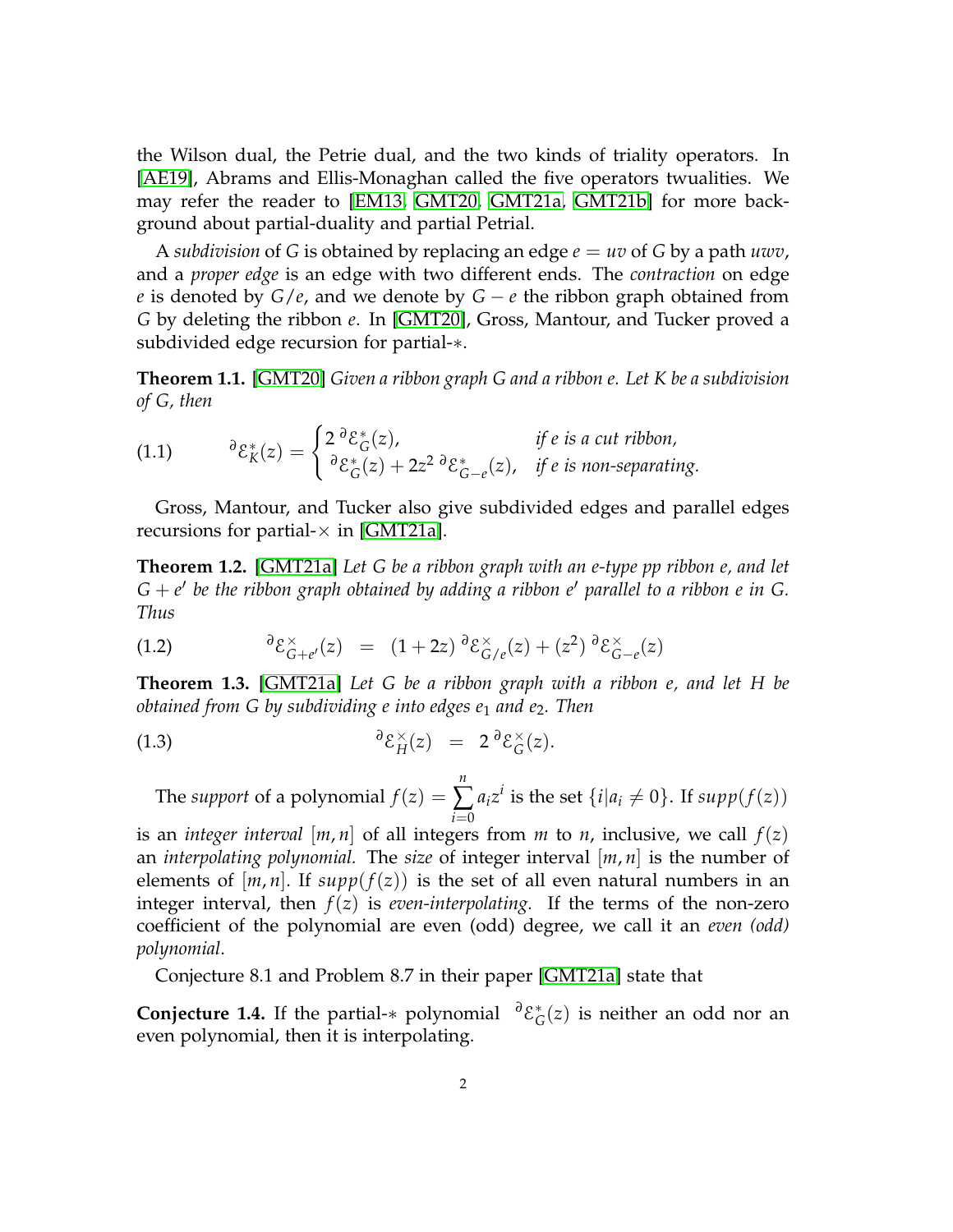**Problem 1.5.** Is the restricted-orientable partial- $\times$  polynomial of an arbitrary ribbon graph *G* even-interpolating?

In this paper, we apply the operations of adding parallel edges and subdividing edges to get some counter-examples of Conjecture 8.1 and Problem 1.2 [\[GMT21a\]](#page-17-0). We first disprove Conjecture 1.1 by finding an infinite family of ribbon graphs as counterexamples. Then we answer the Problem 1.2 by proving the restricted orientable partial polynomial of any multiple ribbon graph with enough parallel edges ( we also have a tight lower bound for this) are not even-interpolating.

**Remark 1.6.** Throughout the paper, we will use the rotation projection [\[GT87\]](#page-16-5) of *G* instead of the ribbon graph *G* itself (See Figure [2.1](#page-2-0) - Figure [4.2\)](#page-16-6).

## 2. The parallel edge recursion for partial- ∗ polynomials

In this section, we derive a recursion for the partial-∗ polynomials. Given two disjoint ribbon graphs  $G_1$  and  $G_2$ , we let  $G_1 \vee G_2$  denote the *join* of  $G_1$  and *G*<sub>2</sub>. The *complement* of *A* in  $E(G)$  is  $A^c = E(G) - A$ .

<span id="page-2-1"></span>**Theorem 2.1.** [\[Mof12\]](#page-17-2) *Let G be a ribbon graph and*  $A \subseteq E(G)$ *, then* 

<span id="page-2-2"></span>(2.1) 
$$
\mathfrak{eu}(G^{*|_A}) = 2c(G) + e(G) - f(A) - f(A^c).
$$

<span id="page-2-3"></span>**Theorem 2.2.** Let G be a ribbon graph with a proper ribbon e, let  $G + e_1$  be the ribbon *graph obtained by adding parallel ribbon e*<sup>1</sup> *to the ribbon e as shown in Figure [2.1.](#page-2-0) Then*

<span id="page-2-0"></span>(2.2) 
$$
\qquad \qquad \partial \mathcal{E}_{G+e_1}^*(z) = \qquad \partial \mathcal{E}_G^*(z) + 2z^2 \partial \mathcal{E}_{G/e}^*(z).
$$

<span id="page-2-4"></span>

Figure 2.1

1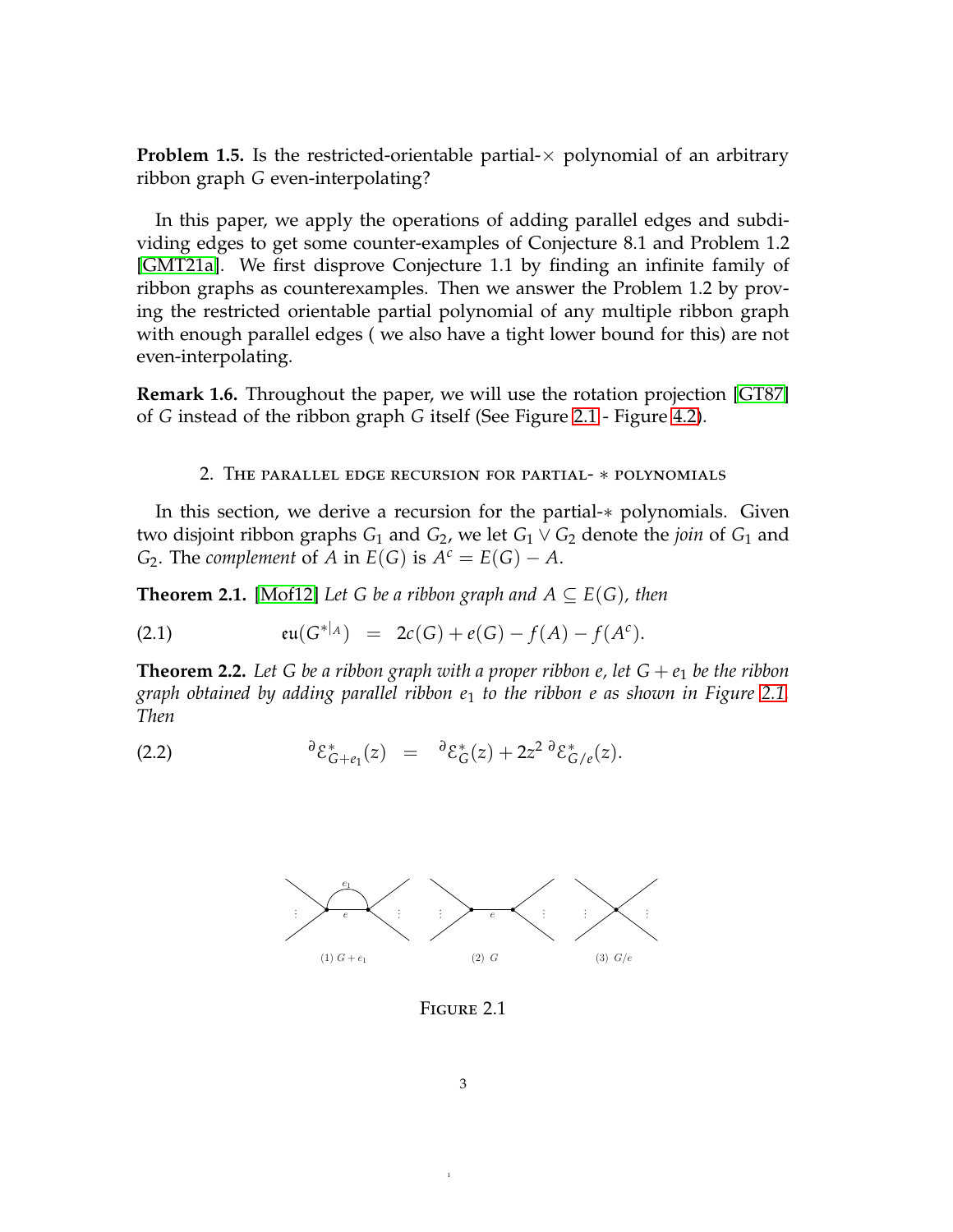*Proof.* Let  $A \subseteq E(G + e_1)$ ,  $A_1 \subseteq E(G)$ ,  $A_2 \subseteq E(G/e)$ . It is easy to see that  $e(G + e_1) = e(G/e) + 2 = e(G) + 1$ . There are three cases.

**Case 1** ∶ Suppose that  $e_1$  ∈ *A* and  $e$  ∈ *A*, and let  $A_1 = A - e_1$ . Since the ribbon graph  $A_1$  is obtained from  $A$  by deleting the multiple edge  $e_1$ , which decreases the number of faces by 1, we have

<span id="page-3-0"></span>(2.3) 
$$
f(A) = f(A_1) + 1.
$$

We use the fact that the complement of *A* in  $E(G + e_1)$  is equal to the complement of  $A_1$  in  $E(G)$ , then

<span id="page-3-1"></span>
$$
(2.4) \t f(Ac) = f(A1c).
$$

Thus, by Theorem [2.1,](#page-2-1)

<span id="page-3-4"></span>
$$
\mathfrak{eu}((G+e_1)^{*|_A}) = 2c(G+e_1) + e(G+e_1) - f(A) - f(A^c)
$$
  
= 2c(G) + e(G) + 1 - f(A\_1) - 1 - f(A\_1^c) by (2.3) and (2.4)  
(2.5) =  $\mathfrak{eu}(G^{*|_{A_1}}).$ 

<span id="page-3-2"></span>**Case 2** : Assume that  $e_1, e \in A^c$ , and let  $A = A_1$ . Obviously,

$$
(2.6) \t\t f(A) = f(A_1).
$$

Because  $A_1^c$  $I_1^c$  is obtained from  $A^c$  by deleting the multiple edge  $e_1$ , which decreases the number of faces by 1. Therefore,

<span id="page-3-3"></span>(2.7) 
$$
f(A^{c}) = f(A_{1}^{c}) + 1.
$$

**Hence** 

<span id="page-3-5"></span>
$$
\mathfrak{eu}((G+e_1)^{*|_A}) = 2c(G+e_1) + e(G+e_1) - f(A) - f(A^c) \text{ by (2.1)}
$$
  
= 2c(G) + e(G) + 1 - f(A\_1) - f(A\_1^c) - 1 \text{ by (2.6) and (2.7)}  
=  $\mathfrak{eu}(G^{*|_{A_1}}).$ 

Let  $A = \{A|e_1, e \in A\} \cup \{A|e_1, e \in A^c\}$ ,  $A_1 = \{A_1|e \in A_1\}$ ,  $A_2 = \{A_1|e \in A_1^c\}$  $\begin{smallmatrix} c \ 1 \end{smallmatrix}$ then

$$
\sum_{A \in \mathcal{A}} z^{\mathfrak{eu}((G+e_1)^{*|_A})} = \sum_{A_1 \in \mathcal{A}_1} z^{\mathfrak{eu}(G^{*|_{A_1}})} + \sum_{A_1 \in \mathcal{A}_2} z^{\mathfrak{eu}(G^{*|_{A_1}})} \text{ by (2.5) and (2.8)}
$$
\n
$$
(2.9) \qquad = \quad {}^{\partial} \mathcal{E}^*_{G}(z).
$$

**Case 3** : Let  $e_1 \in A^c$ ,  $e \in A$ , and we let  $A_2 = A/e$ . Recall that  $A_2$  is obtained from *A* by contracting the proper edge *e* and  $A_2^c$  $\frac{c}{2}$  is obtained from  $A^c$  by contracting the proper edge *e*1. Since the contraction does not change the number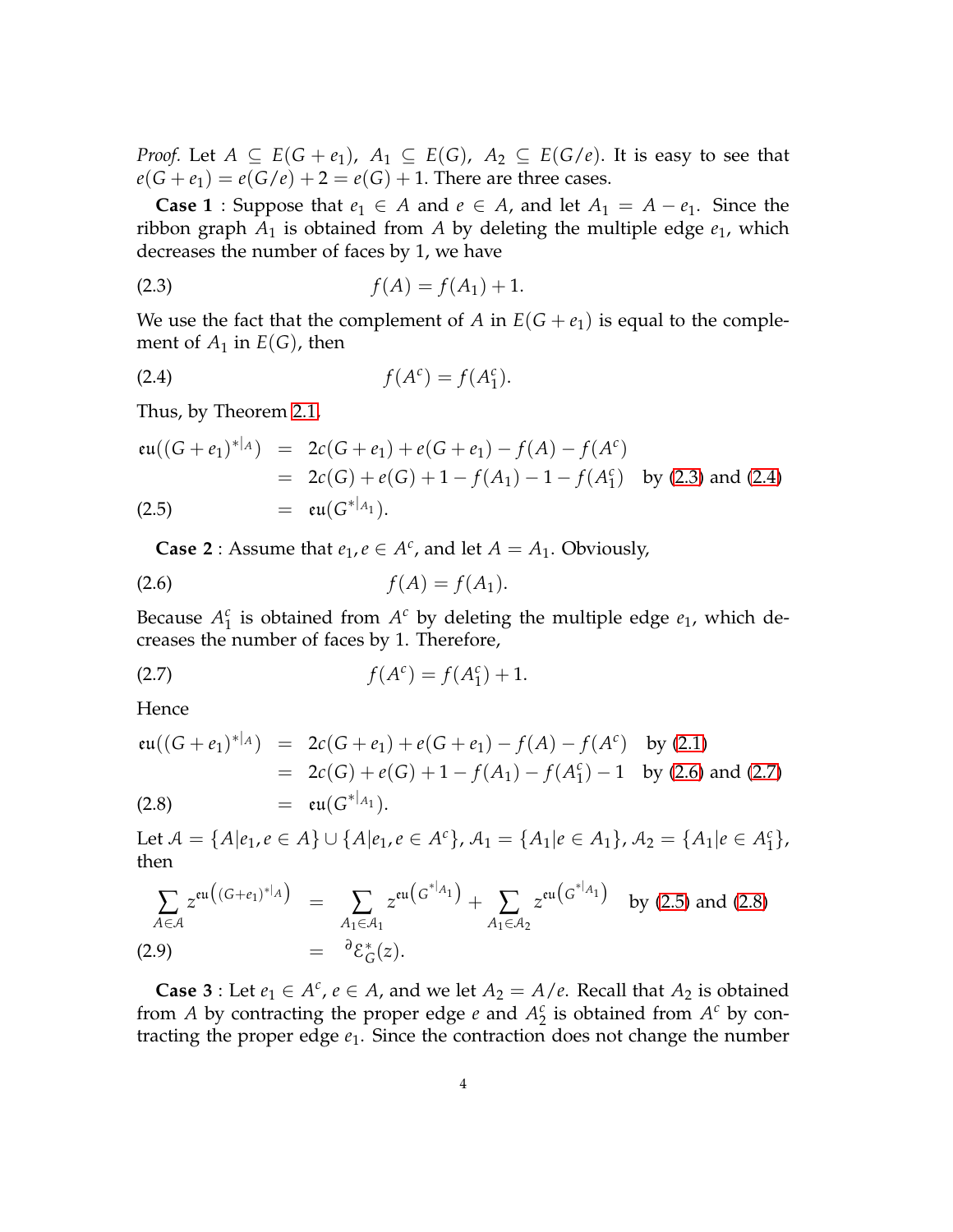of faces, we have

<span id="page-4-0"></span>(2.10) 
$$
f(A) = f(A_2), \quad f(A^c) = f(A_2^c).
$$

Therefore,

<span id="page-4-1"></span>
$$
\mathfrak{eu}((G+e_1)^{*|_A}) = 2c(G+e_1) + e(G+e_1) - f(A) - f(A^c) \text{ by (2.1)}
$$
  
= 2c(G/e) + e(G/e) + 2 - f(A<sub>2</sub>) - f(A<sub>2</sub><sup>c</sup>) by (2.10)  
= 
$$
\mathfrak{eu}((G/e)^{*|_{A_2}}) + 2.
$$

Similarly, formula [\(2.11\)](#page-4-1) also holds for the case:  $e \in A^c$ , and  $e_1 \in A$ . Let  $\overline{A} = \{A | e_1 \in A^c, e \in A\} \cup \{A | e \in A^c, e_1 \in A\}$ , and then

(2.12) 
$$
\sum_{A \in \overline{\mathcal{A}}} z^{\mathfrak{eu}((G+e_1)^{*|_A})} = 2z^2 \, \partial \mathcal{E}_{G/e}^{*}(z) \quad \text{by (2.11)}
$$

<span id="page-4-2"></span>Combining cases 1-3, we obtain

$$
\partial \mathcal{E}_{G+e_1}^*(z) = \sum_{A \in \mathcal{A}} z^{\mathfrak{eu}[(G+e_1)^*|A]} + \sum_{A \in \overline{\mathcal{A}}} z^{\mathfrak{eu}[(G+e_1)^*|A]}
$$
  
=  $2z^2 \partial \mathcal{E}_{G/e}^*(z) + \partial \mathcal{E}_G^*(z).$ 

 $\Box$ 



Figure 2.2

<span id="page-4-5"></span>**Corollary 2.3.** Let G be a ribbon graph with a proper ribbon e, and let  $G + \sum_{i=1}^{n} e_i$  be *the ribbon graph obtained by adding n parallel ribbons*  $e_1$ *,*  $e_2$ *,*  $\cdots$ *,*  $e_n$  *to the ribbon e as shown in Figure [2.2.](#page-4-2) Then*

1

<span id="page-4-4"></span>
$$
(2.13) \qquad \qquad \partial \mathcal{E}^*_{G+\sum_{i=1}^n e_i}(z) \;\; = \;\; \partial \mathcal{E}^*_{G}(z) + (2^{n+1}-2)z^2 \partial \mathcal{E}^*_{G/e}(z).
$$

*Proof.* By Theorem [2.2,](#page-2-3)

<span id="page-4-3"></span>
$$
(2.14) \qquad {}^{\partial} {\mathcal E}_{G+\sum_{i=1}^n e_i}^*(z) = \qquad {}^{\partial} {\mathcal E}_{G+\sum_{i=1}^{n-1} e_i}^*(z) + 2z^2 \, {}^{\partial} {\mathcal E}_{(G+\sum_{i=1}^{n-1} e_i)/e_{n-1}}^*(z).
$$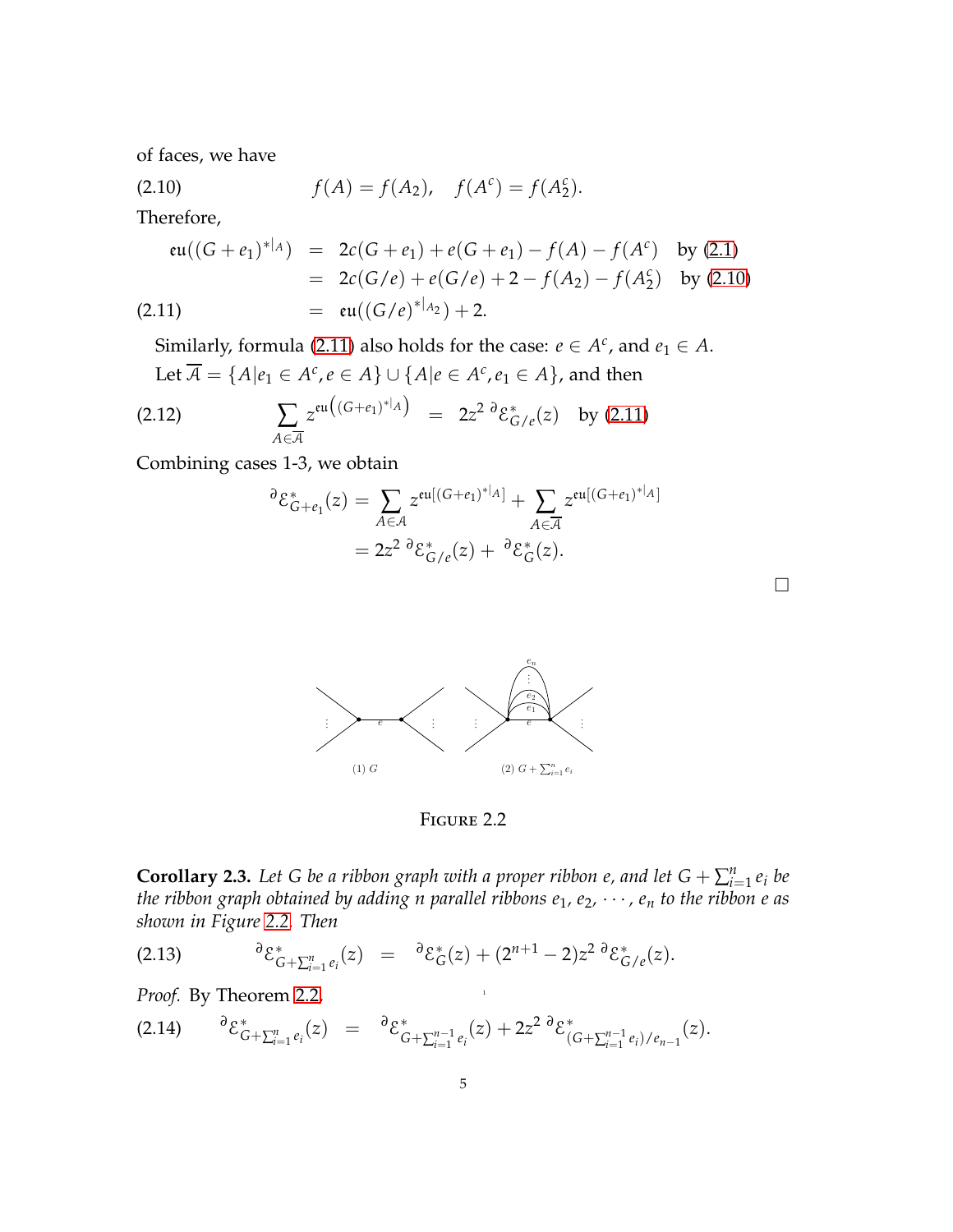Recall that the ribbons  $e$ ,  $e_1$ ,  $e_2$ ,  $\dots$ ,  $e_{n-2}$  in  $(G + \sum_{i=1}^{n-1}$  $\binom{n-1}{i=1}$  *e*<sub>*i*</sub>)/*e*<sub>*n*−1</sub> are all loops, and the ribbon graph *G*/*e* is obtained from  $(G + \sum_{i=1}^{n-1}$  $\binom{n-1}{i-1}$ *e*<sup>*i*</sup>)/*e*<sub>*n*−1</sub> by deleting *n* − 1 loops. Thus, from Proposition 3.2 in [\[GMT20\]](#page-16-4),

<span id="page-5-0"></span>(2.15) 
$$
\qquad \qquad \partial \mathcal{E}^*_{(G+\sum_{i=1}^{n-1} e_i)/e_{n-1}}(z) = 2^{n-1} \partial \mathcal{E}^*_{G/e}(z).
$$

[\(2.14\)](#page-4-3), [\(2.15\)](#page-5-0) and [\(2.2\)](#page-2-4) clearly imply [\(2.13\)](#page-4-4).

 $\Box$ 

Recall that the Tutte polynomial ([\[Tut54\]](#page-17-3)) and Bollobas-Riordan polynomial ([\[Bol02\]](#page-16-7)) have deletion-contraction recursions, as well as the role of seriesparallel graphs in the foundations of matroids([\[Bry71\]](#page-16-8)).

**Remark 2.4.** As pointed out by the anonymous referee, subdividing an edge is adding a parallel edge in the dual ribbon graph. Thus Theorem [2.2](#page-2-3) can be seen as the dual form of Theorem [1.1.](#page-1-0)

<span id="page-5-1"></span>Let *C<sup>n</sup>* and *K<sup>n</sup>* denote a *n*-cycle and a complete graph with *n* vertices, respectively. A graph is *series parallel* ([\[AVJ99\]](#page-16-9)), if its 2-connected components can be generated by repeatedly adding a parallel edge and subdividing an edge, starting with *K*2. As an example, we apply Theorem [1.1](#page-1-0) and Theorem [2.2](#page-2-3) to calculate the partial -∗ polynomial for a series parallel graph.



Figure 2.3

**Example 2.1.** Figure [2.3](#page-5-1) shows the series parallel graphs *H*, *G* and *G*1. It's clear that *G* is isomorphic to *H* with ribbon  $e_1$  subdivided once, and  $G_1 = H - e_1$ . Moreover, *H* is obtained from *G*<sup>1</sup> by adding a parallel edge *e*<sup>1</sup> to the ribbon *e*2, hence, we have

<span id="page-5-2"></span>(2.16) 
$$
\partial \mathcal{E}_{G}^{*}(z) = \partial \mathcal{E}_{H}^{*}(z) + 2z_{1}^{2} \partial \mathcal{E}_{G_{1}}^{*}(z) \text{ by (1.1)}
$$

$$
= (2z^{2} + 1) \partial \mathcal{E}_{G_{1}}^{*}(z) + 2z^{2} \partial \mathcal{E}_{G_{1}/e_{2}}^{*}(z) \text{ by (2.2)}
$$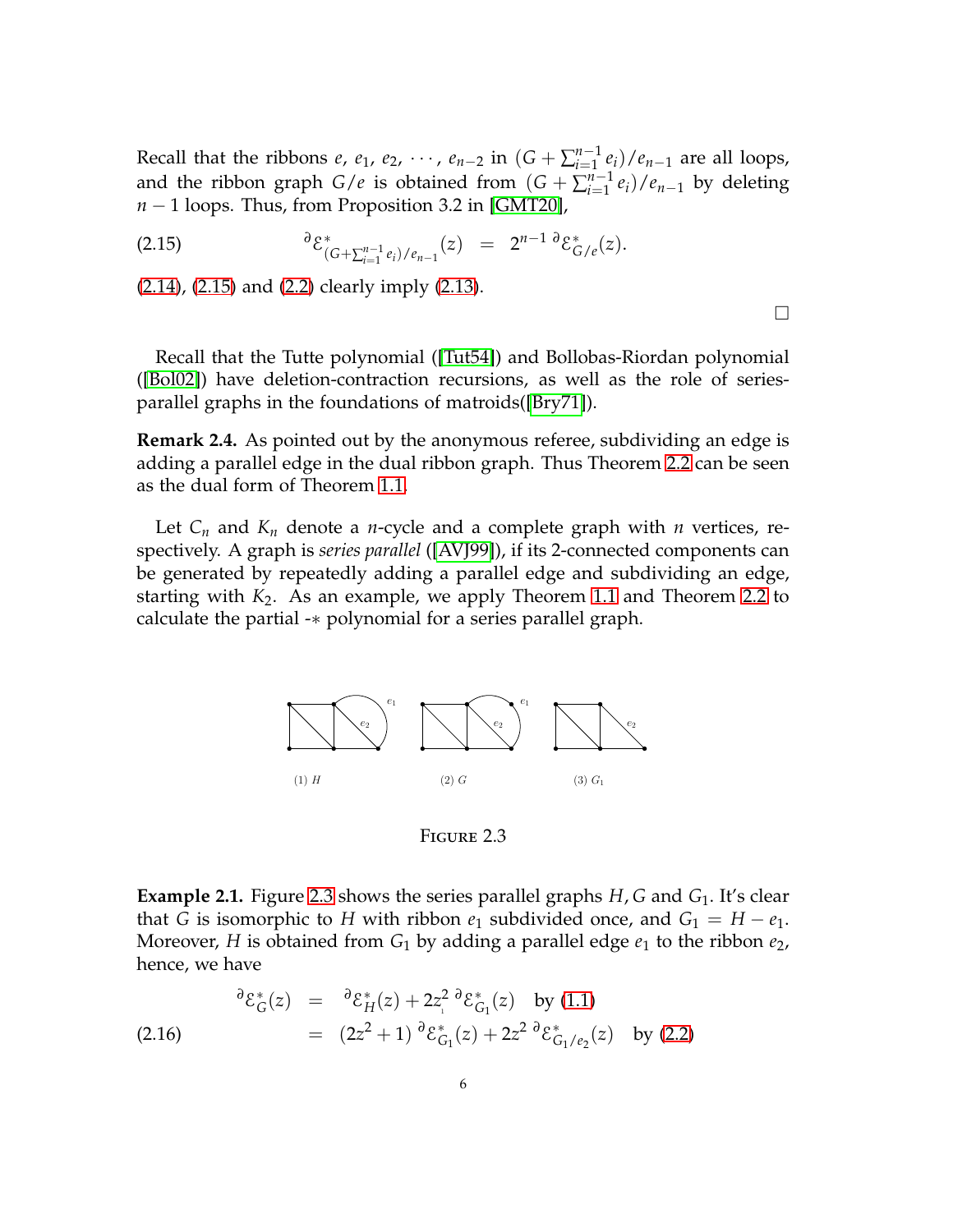<span id="page-6-0"></span>

Figure 2.4

Since  $G_1$  is isomorphic to  $G_1/e_2$  with ribbon  $e_3$  subdivided once, let  $G_2$  =  $(G_1/e_2) - e_3$  as in Figure [2.4,](#page-6-0) it follows that

<span id="page-6-1"></span>(2.17) 
$$
{}^{\partial} \mathcal{E}_{G_1}^*(z) = {}^{\partial} \mathcal{E}_{G_1/e_2}^*(z) + 2z^2 {}^{\partial} \mathcal{E}_{G_2}^*(z) \text{ by (1.1)}
$$

Combining [\(2.16\)](#page-5-2) and [\(2.17\)](#page-6-1), we have

<span id="page-6-2"></span>(2.18) 
$$
\qquad \qquad \partial \mathcal{E}_G^*(z) = (4z^2 + 1) \, \partial \mathcal{E}_{G_1}^*(z) - 4z^4 \, \partial \mathcal{E}_{G_2}^*(z).
$$

Similarly, we have

<span id="page-6-3"></span>(2.19) 
$$
\partial \mathcal{E}_{G_1}^*(z) = (4z^2 + 1) \partial \mathcal{E}_{G_2}^*(z) - 4z^4 \partial \mathcal{E}_{K_3}^*(z) \text{ by (2.18)},
$$

and

<span id="page-6-4"></span>(2.20) 
$$
\partial \mathcal{E}_{G_2}^*(z) = (4z^2 + 1) \partial \mathcal{E}_{K_3}^*(z) - 4z^4 \partial \mathcal{E}_{K_2}^*(z) \text{ by (2.18)},
$$

where *K*<sup>3</sup> is obtained by adding a parallel edge and subdividing an edge to *K*<sub>2</sub> once. It's obvious that  ${}^{\partial} {\mathcal{E}}_k^*$  $\chi_{K_3}^*(z) = 6z^2 + 2$ , and  $\partial \mathcal{E}_K^*$  $K_2(z) = 2$ . Therefore, combining  $(2.18)$ ,  $(2.19)$  and  $(2.20)$ , we have

$$
\delta \mathcal{E}_G^*(z) = (32z^6 + 40z^4 + 12z^2 + 1) \delta \mathcal{E}_{K_3}^*(z) - (48z^8 + 332z^6 + 4z^4) \delta \mathcal{E}_{K_2}^*(z)
$$
  
= 96z^8 + 240z^6 + 144z^4 + 30z^2 + 2.

#### 3. Some counterexamples to the conjecture 1.1.

In this section, we find some infinite families of ribbon graphs as counterexamples to Conjecture 1.1.

Let *G* and  $G + \sum_{i=1}^{n} \bar{e}_i$  be the ribbon graphs of Figure [3.1.](#page-7-0) Clearly,  $e(A)$  +  $e(A^c) = e(G)$  and  $e\mathfrak{u}(G^*|A) = e\mathfrak{u}(G^*|A^c)$ . Note that  $e(G) = 7$ , and for each edge set with the number of edges greater than 3 in *G*, we can find the complement with the number of edges less than 4.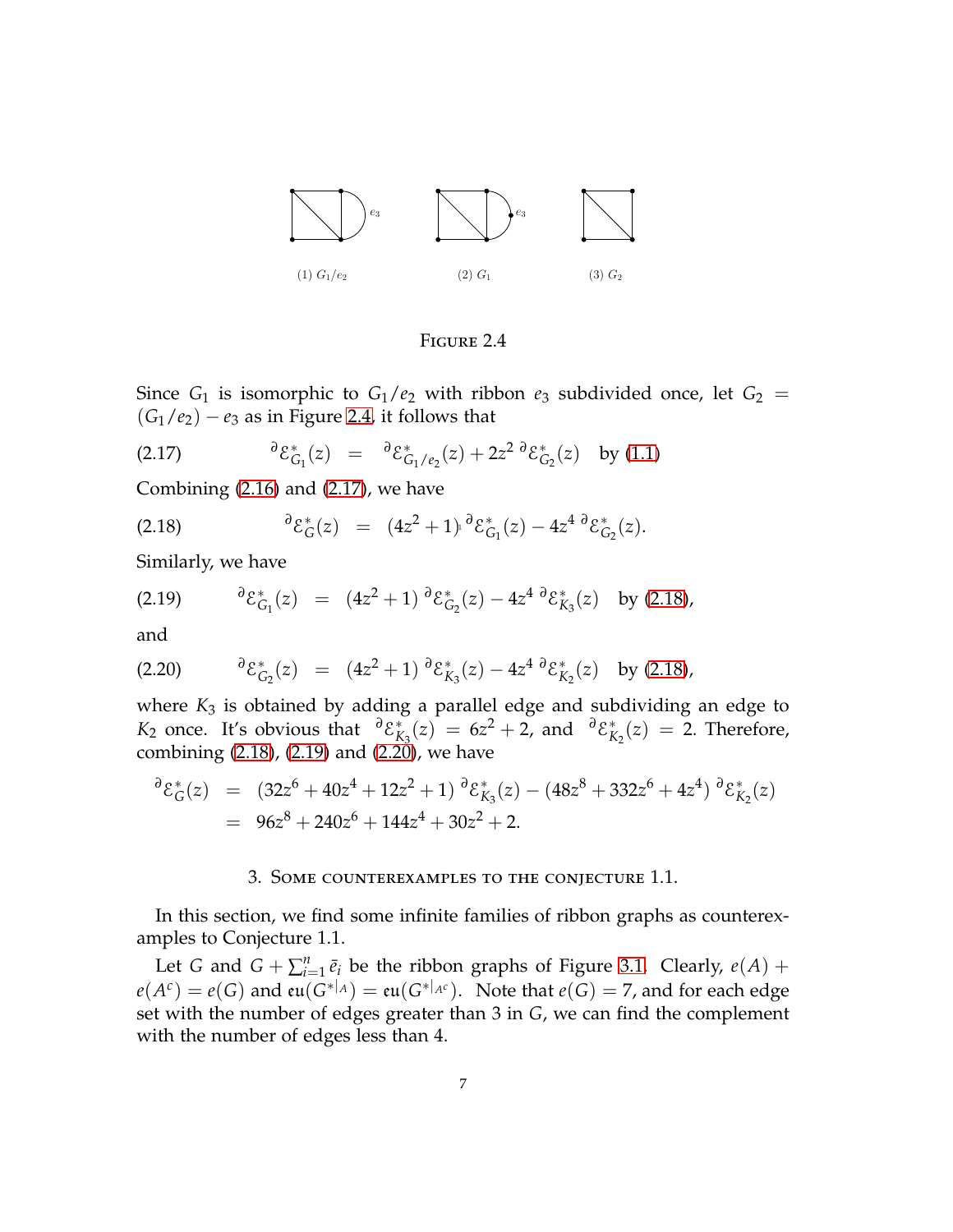<span id="page-7-0"></span>

FIGURE 3.1.  $G + \sum_{i=1}^{n} \bar{e}_i$  (left), *G* (middle) and  $G/e_1$  (right)

- edges of the other  $C_3$  produces  $z^5$  and  $z^6$  (18 choices). Where dualizing (1) *G* has partial-\* polynomial  $8z^2 + 48z^4 + 32z^5 + 40z^6$ . By the previous analysis, we need to show the partial-∗ polynomial of dualizing edge set with the number of edges less than 4 is  $4z^2 + 24z^4 + 16z^5 + 20z^6$ . The *z* 2 term corresponds to dualizing none, or twisted edge *e*, or all edges in the same  $C_3$  (2 choices) and all are isomorphic to  $G$ . The  $z^4$  terms comes from dualizing one edge in the same  $C_3$  (6 choices), or a pair in the same  $C_3$  (6 choices), or one edge in the same  $C_3$  and *e* (6 choices), or a pair in the same  $C_3$  and  $e$  (6 choices). Dualizing one edge of  $C_3$  and two  $e_1$ ,  $e_3$ , and one edge of  $C_3$  ( $e_4$ ,  $e_5$ ,  $e_6$ ) (3 choices), or  $e_5$ ,  $e_6$ , and one edge of  $C_3$  ( $e_1$ ,  $e_2$ ,  $e_3$ ) (3 choices) produces  $z^5$ , the remaining 12 choices produces *z* 6 . Dualizing one edge in each *C*<sup>3</sup> and *e* produces *z* <sup>5</sup> and *z* 6 (9 choices). Where dualizing  $e_2$ ,  $e_4$ , and  $e$  produces  $z^5$ , the remaining 8 choices produces *z* 6 . Dualizing one edge in each *C*<sup>3</sup> (9 choices) also produces *z* 5 .
- (2) *G*/ $e_1$  has partial-∗ polynomial  $8z^6 + 16z^5 + 32z^4 + 8z^2$ . For each edge set with the number of edges greater than 3 in *G*/*e*1, we can find the complement with the number of edges less than 3. Moreover, for the edge set whose number of edges is 3, the edge set with twisted edge *e* is the complement of the edge set without *e*. Therefore, we need to show the partial-∗ polynomial of dualizing edge set with the number of edges not greater than 2, and edge set without *e* where the number of edges is 3 are  $4z^6 + 8z^5 + 16z^4 + 4z^2$ . The  $z^2$  terms comes from dualizing none*,* or *e*, or  $C_3$ , or  $C_2$  and all are isomorphic to  $G/e_1$ . The  $z^4$  terms comes from dualizing one edge in  $C_3$  and  $C_2$  (5 choices), or a pair in  $C_3$  (3 choices), or  $e$  and one edge in  $C_3$  and  $C_2$  (5 choices), or all edges in  $C_2$  and one edge in  $C_3$  (3 choices). Dualizing one edge of  $C_3$  and one edge of  $C_2$ produces *z* <sup>5</sup> and *z* 6 (6 choices). Where dualizing *e*3, *e*5, *e*6, and *e*2, *e*5, *e*<sup>6</sup>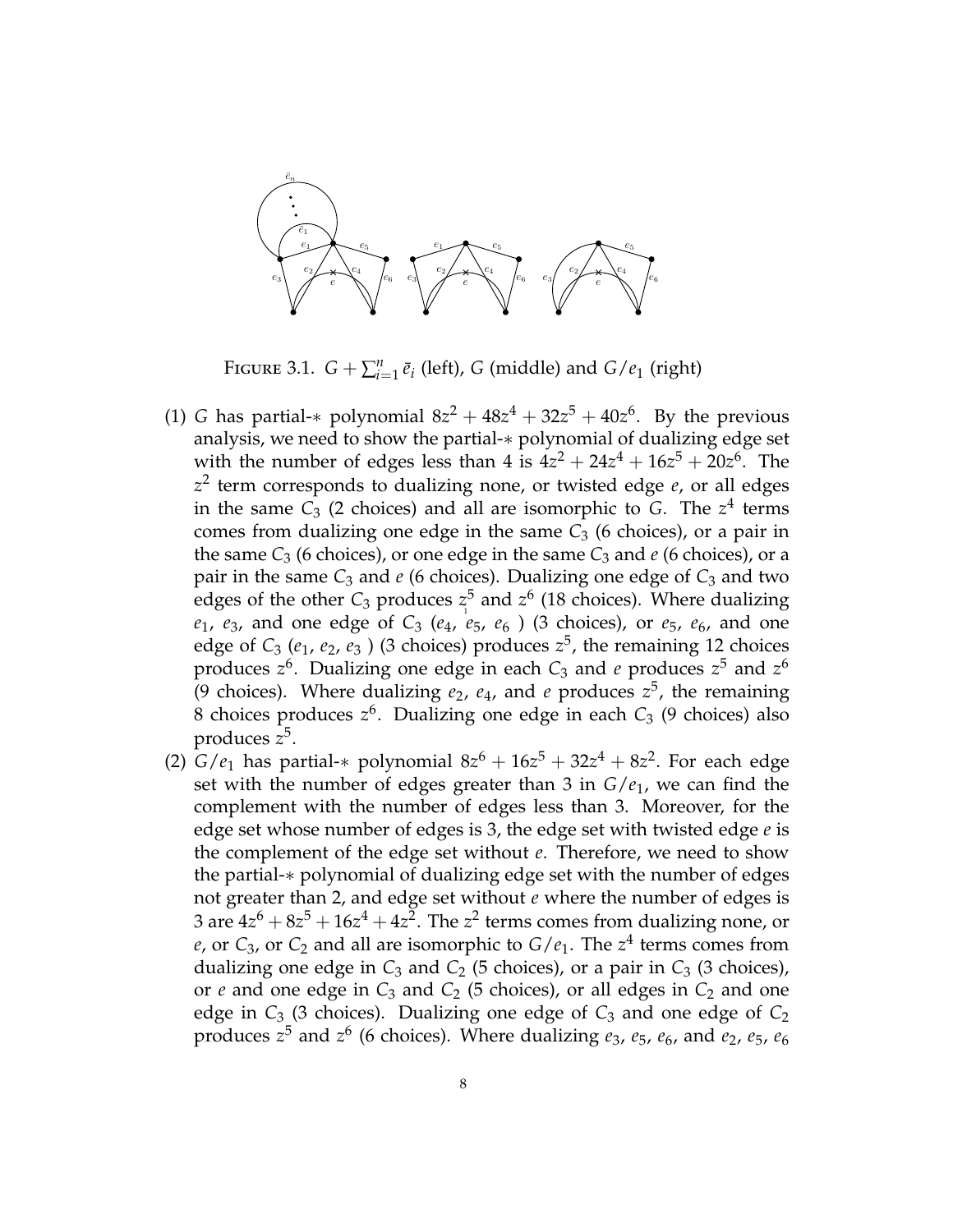produces *z* 5 , the remaining 4 choices produces *z* 6 . Dualizing one edge in  $C_3$  and one edge in  $C_2$  (6 choices) also produces  $z^5$ .

Thus by Corollary [2.3,](#page-4-5) we have

$$
\partial \mathcal{E}_{G+\sum_{i=1}^{n} \bar{e}_i}^{*}(z) = \partial \mathcal{E}_{G}^{*}(z) + (2^{n+1} - 2)z^2 \partial \mathcal{E}_{G/e_1}^{*}(z)
$$
  
= 
$$
(2^{n+4} - 16)z^8 + (2^{n+5} - 32)z^7 + (2^{n+6} - 24)z^6
$$

$$
+32z^5 + (2^{n+4} + 32)z^4 + 8z^2.
$$

It is quite obvious that the polynomial above is neither an odd nor an even polynomial, it's also not interpolating.

**Remark 3.1.** The anonymous referee also pointed out that we can take lots of joins of *G* with itself to get counterexamples, since

$$
(z6 + z5 + z4 + z2)n = z2n + nz2n+2 + nz2n+3 + \cdots
$$

4. A solution to the Problem 1.2.

In this section, we discuss the effect of adding multiple edges on the restricted orientable partial-× polynomial. The *restricted orientable partial-*× *ribbon graph* of *G* is the orientable ribbon graph *G* ×|*A*. For short, we denote the restricted orientable partial-× polynomial of ribbon graph *G* by *<sup>∂</sup>*E ×  $G$ | $O(z)$ .

<span id="page-8-1"></span>**Example 4.1.** Let  $D_n$  be the dipole ribbon graph in the sphere. Clearly, if one twists any proper subset of the edges, the resulting ribbon graph is non orientable, there will be circuits of lenght two containing only one twisted edge. Thus the only orientable partial  $-\times$  duals are  $D_n$  and  $D_n^{\times}$ . The latter has 1 or 2 faces depending on whether *n* is odd or even and hence has orientable genus  $\frac{n-1}{2}$  or  $\frac{n-2}{2}$ . Furthermore, we have  $\frac{\partial \mathcal{E}}{\partial D}$  $\sum_{n=0}^{\infty}$  |*O*(*z*) = 1 + *z*<sup>*n*−1</sup>, when *n* is odd; *<sup>∂</sup>*E ×  $\sum_{n=0}^{\infty}$   $|O(z)| = 1 + z^{n-2}$ , when *n* is even. Thus, when  $n \ge 5$ , the restrictedorientable partial- $\times$  polynomial of  $D_n$  is not even-interpolating.

<span id="page-8-0"></span>**Lemma 4.1.** Let G be a ribbon graph, then  $\partial \mathcal{E}_G^{\times}$  $\int_G^{\times}$ |*O*(*z*) =  $\partial \mathcal{E}_G^{\times}$  $\int_{G}^{\times}$ <sub>*A*</sub> |*O*(*z*).

*Proof.* Let  $A_1 \subseteq E(G)$ , and  $A \subseteq E(G)$ . For each orientable ribbon graph  $G^{\times|_{A_1}}$ , there exists  $B \subseteq E(G^{\times |A})$  such that the orientable ribbon graph  $(G^{\times |A})^{\times |B}$  and  $G^{\times|_{A_1}}$  are the same.

 $\Box$ 

Lemma [4.1](#page-8-0) shows that it suffices to consider the case that *G* is an orientable ribbon graph.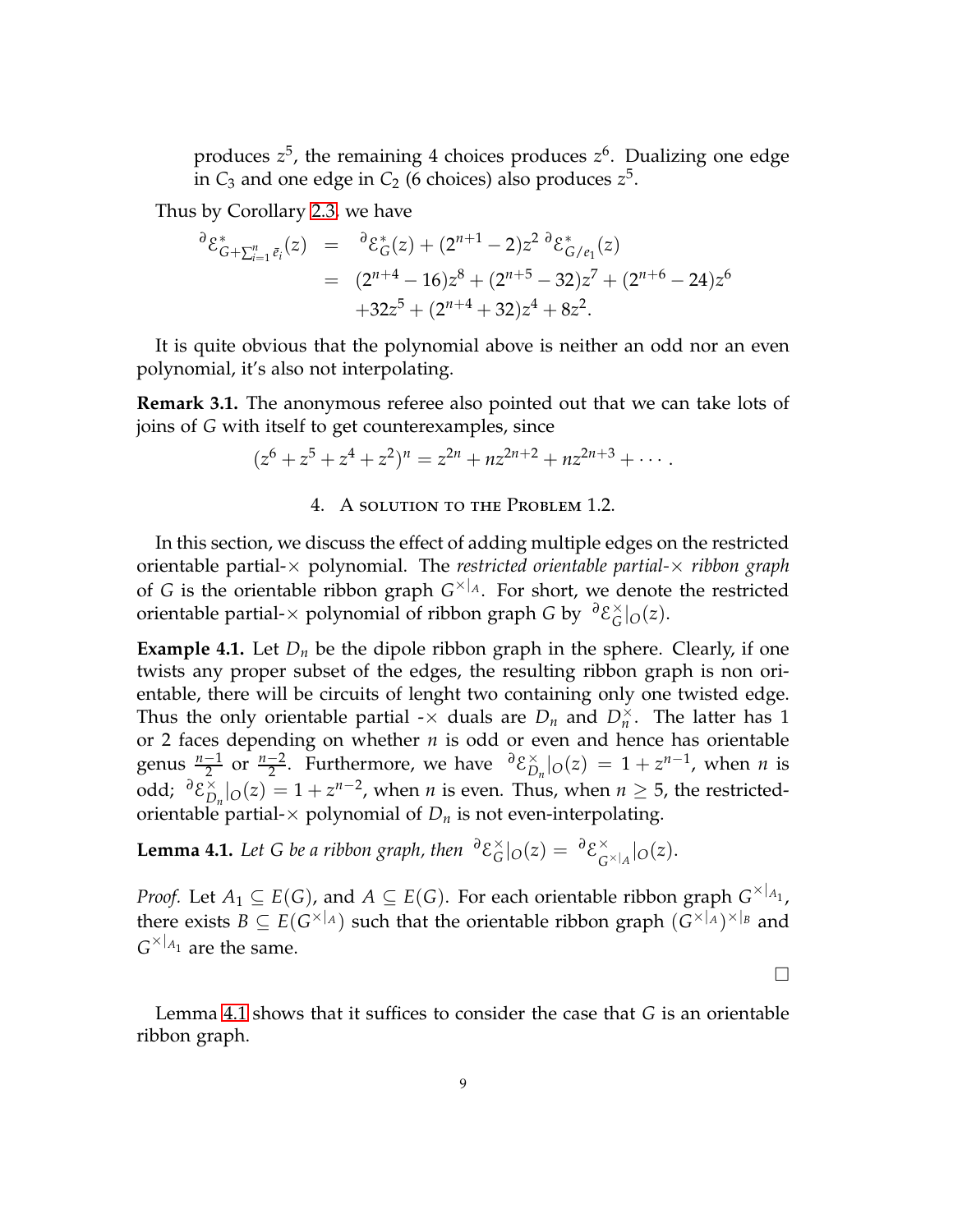<span id="page-9-1"></span>**Lemma 4.2.** *Let G be a ribbon graph, then the number of the restricted orientable* partial- $\times$  ribbon graphs of G is 2 $^{v(\mathrm{G})-1}.$ 

*Proof.* By [\[GMT21a\]](#page-17-0), we know that the proportion of partial- $\times$  duals of G that are orientable is  $\frac{1}{2^{\beta(G)}}$ . There are  $2^{e(G)}$  spanning subgraphs in *G*, thus, the number of the restricted orientable partial- $\times$  ribbon graphs of  $G$  is

$$
\frac{2^{e(G)}}{2^{\beta(G)}} = \frac{2^{e(G)}}{2^{e(G)-v(G)+1}} = 2^{v(G)-1}.
$$

Let  $e$  be a ribbon of  $G$ , and let  $A$  be a subset of  $E(G)$ , we define  $\mathfrak{e}\mathfrak{u}^0(G^{\times|_A})$  and  $eu^1(G^{\times|_A})$  as  $e \in A$  and  $e \notin A$  of the Euler-genus of orientable ribbon graph  $G^{\times|_A}$ , respectively. Similarly, we let  $f^0(G^{\times|_A})$  and  $f^1(G^{\times|_A})$ , respectively, denote the number of faces of orientable ribbon graph  $G^{\times|_A}$  with  $e \in A$  and  $e \notin A$ . And  $\text{let } f_{max}^0(G) = max\{f^0(G^{\times |A}) | e \in A\}, f_{min}^1(G) = min\{f^1(G^{\times |A}) | e \notin A\}.$ 

**Theorem 4.3.** *Let G be a ribbon graph with a proper ribbon e, and for even n, let*  $G + \sum_{i=1}^{n} e_i$  be the ribbon graph obtained by adding n parallel ribbons  $e_1, e_2, \cdots, e_n$ *to the ribbon e (see Figure* [2.2\)](#page-4-2). Then the polynomial  $\partial \mathcal{E}_{\mathcal{C}}^{\times}$  $\int_{G+\sum_{i=1}^n e_i}^{\times} |O(z)|$  *is not eveninterpolating for sufficiently large n.*

*Proof.* Suppose that <sup>∂</sup>*ε*<sup>×</sup><sub>*C*</sub>  $\int_{G+\sum_{i=1}^n e_i}^{\infty} |o(z)|$  is even-interpolating. We need to analysis *i*=1 the number of faces for orientable ribbon graphs  $G^{\times|A|}$  and  $(G + \sum_{i=1}^{n} e_i)^{\times|A'|}$ .

If  $e \notin A$ , and  $G^{\times |A|}$  is an orientable ribbon graph, then  $f(G^{\times |A}) = f^1(G^{\times |A})$ . We let  $A' = A$ , thus  $(G + \sum_{i=1}^{n} e_i)^{\times |A'|}$  is also an orientable ribbon graph, and

<span id="page-9-0"></span>(4.1) 
$$
f((G + \sum_{i=1}^{n} e_i)^{\times |_{A'}}) = f^1((G + \sum_{i=1}^{n} e_i)^{\times |_{A'}}) = f^1(G^{\times |_{A}}) + n,
$$

because  $G^{\times |A|}$  is obtained from  $(G + \sum_{i=1}^{n} e_i)^{\times |A|}$  by deleting *n* multiple ribbons  $e_1, e_2, \dots, e_n$ , and deleting a multiple ribbon will reduce one face.

Otherwise, put  $e \in A_0$ , suppose that the ribbon graph  $G^{\times|_{A_0}}$  is an orientable ribbon graph, then  $f(G^{\times |A_0}) = f^0(G^{\times |A_0})$ . Due to  $e_i \cup e$  is a 2-cycle in  $G +$  $\sum_{i=1}^{n} e_i$ , let  $A'_0 = A_0 \cup \sum_{i=1}^{n} e_i$ , thus  $(G + \sum_{i=1}^{n} e_i)^{\times |A'_0|}$  is also an orientable ribbon graph. Since the ribbon graph  $G^{\times |A_0|}$  is obtained from  $(G + \sum_{i=1}^n e_i)^{\times |A'_0|}$  by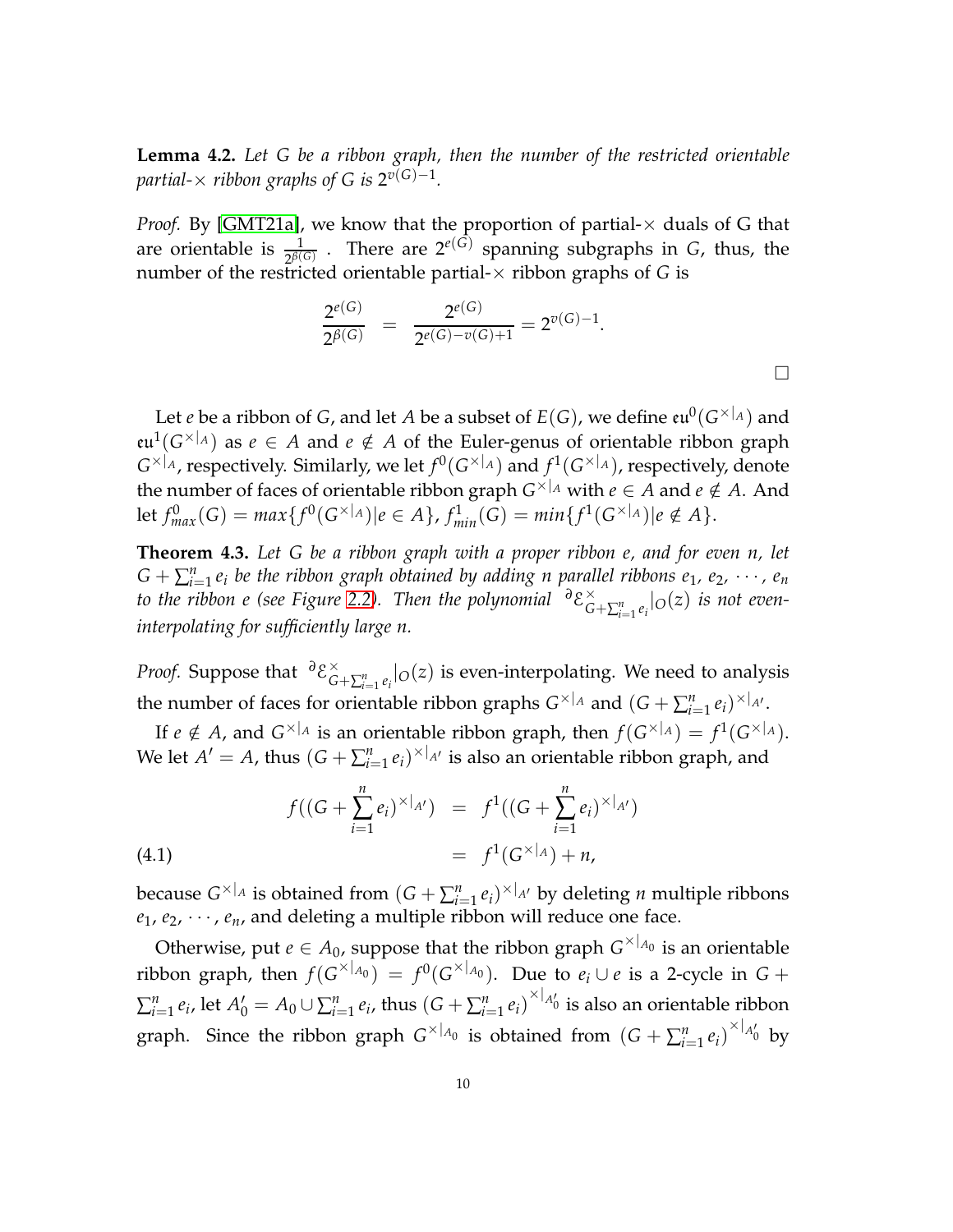deleting *n* twisted multiple ribbons  $e_1$ ,  $e_2$ ,  $\cdots$ ,  $e_n$ , and the deletion of the even number of twisted ribbons does not change the number of faces, it follows that

<span id="page-10-0"></span>(4.2) 
$$
f((G + \sum_{i=1}^{n} e_i)^{\times |A'_0}) = f^0((G + \sum_{i=1}^{n} e_i)^{\times |A'_0}) = f^0(G^{\times |A_0}).
$$

According to the relationship between  $f^1(G^{\times|_A})$  and  $f^0(G^{\times|_{A_0}})$ , we have the following two cases.

<span id="page-10-1"></span>**Case 1** : If  $f^1(G^{\times |A}) \geq f^0(G^{\times |A_0})$ . By Euler's formula,

(4.3)  
\n
$$
\begin{array}{rcl}\n\mathfrak{eu}^0(G^{\times |_{A_0}}) & = & 2c(G) + e(G) - v(G) - f^0(G^{\times |_{A_0}}) \\
& \geq & 2c(G) + e(G) - v(G) - f^1(G^{\times |_{A}}) \\
& = & \mathfrak{eu}^1(G^{\times |_{A}}),\n\end{array}
$$

<span id="page-10-3"></span>
$$
\mathfrak{eu}^0((G + \sum_{i=1}^n e_i)^{\times |_{A_0'}}) = 2c(G) + e(G) + n - v(G) - f^0(G^{\times |_{A_0}}) \text{ by (4.2)}
$$
\n
$$
(4.4) = \mathfrak{eu}^0(G^{\times |_{A_0}}) + n,
$$

<span id="page-10-2"></span>
$$
\mathfrak{eu}^1((G + \sum_{i=1}^n e_i)^{\times|_{A'}}) = 2c(G) + e(G) + n - v(G) - f^1(G^{\times|_{A}}) - n \text{ by (4.1)}
$$
\n
$$
(4.5) = \mathfrak{eu}^1(G^{\times|_{A}}).
$$

 $\text{Moreover, by (4.3)-(4.5), we get } \text{eu}^0((G + \sum_{i=1}^n e_i)^{\times|_{A_0'}}) \geq \text{eu}^1((G + \sum_{i=1}^n e_i)^{\times|_{A_1'}}).$  $\text{Moreover, by (4.3)-(4.5), we get } \text{eu}^0((G + \sum_{i=1}^n e_i)^{\times|_{A_0'}}) \geq \text{eu}^1((G + \sum_{i=1}^n e_i)^{\times|_{A_1'}}).$  $\text{Moreover, by (4.3)-(4.5), we get } \text{eu}^0((G + \sum_{i=1}^n e_i)^{\times|_{A_0'}}) \geq \text{eu}^1((G + \sum_{i=1}^n e_i)^{\times|_{A_1'}}).$  $\text{Moreover, by (4.3)-(4.5), we get } \text{eu}^0((G + \sum_{i=1}^n e_i)^{\times|_{A_0'}}) \geq \text{eu}^1((G + \sum_{i=1}^n e_i)^{\times|_{A_1'}}).$  $\text{Moreover, by (4.3)-(4.5), we get } \text{eu}^0((G + \sum_{i=1}^n e_i)^{\times|_{A_0'}}) \geq \text{eu}^1((G + \sum_{i=1}^n e_i)^{\times|_{A_1'}}).$ So by the hypothesis that *<sup>∂</sup>*E ×  $\int_{G+\sum_{i=1}^n e_i}^{\infty} |o(z)|$  is even-interpolating, there is a subin- $\mathfrak{g}(\mathsf{curl})\big((G + \sum_{i=1}^n e_i)^{\times|_{A'}}\big)$ ,  $\mathfrak{su}^0((G + \sum_{i=1}^n e_i)^{\times|_{A_0'}})\big]$  in  $\mathfrak{supp}(\ ^\partial \mathcal{E}_G^\times)$  $\int_{G}^{\infty}$  +  $\sum_{i=1}^{n} e_i$  |  $O(Z)$  ). Since there are only even numbers in  $[{\rm eu}^1((G + \sum_{i=1}^n e_i)^{\times|_{A'}}), {\rm eu}^0((G + \sum_{i=1}^n e_i)^{\times|_{A_0'}})]$ (the Euler-genus of an orientable ribbon graph is even), it follows that the size of  $[{\rm e} \mathfrak{u}^1((G + \sum_{i=1}^n e_i)^{\times|_{A'}}), {\rm e} \mathfrak{u}^0((G + \sum_{i=1}^n e_i)^{\times|_{A_0'}})]$  is

<span id="page-10-4"></span>(4.6) 
$$
\frac{\operatorname{eu}^0(G^{\times |_{A_0}}) - \operatorname{eu}^1(G^{\times |_{A}}) + n}{2} + 1 \text{ by (4.4) and (4.5)}
$$

By Lemma [4.2,](#page-9-1) there are  $2^{v(G)-1}$  orientable ribbon graphs in  $(G + \sum_{i=1}^{n} e_i)^{\times|_{A'}}$ . Even if the number of faces of the restricted orientable partial- $\times$  ribbon graph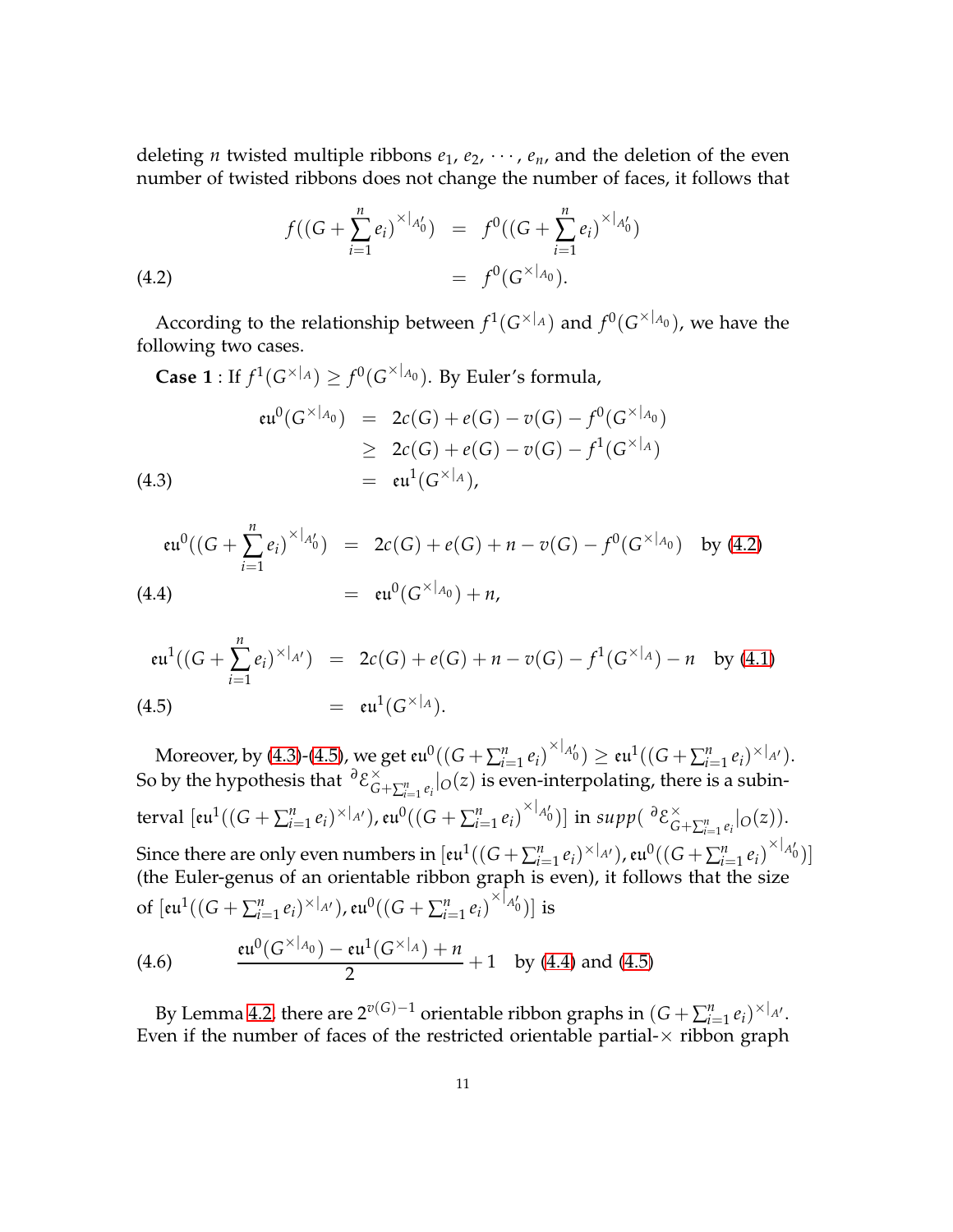of  $(G + \sum_{i=1}^{n} e_i)$  are different, there are only  $2^{\nu(G)-1}$  different numbers. By [\(4.6\)](#page-10-4), for sufficiently large *n*, we have

$$
\frac{\mathfrak{e} \mathfrak{u}^0(G^{\times |_{A_0}}) - \mathfrak{e} \mathfrak{u}^1(G^{\times |_{A}}) + n}{2} + 1 \geq 2^{v(G)-1} + 1.
$$

Hence*,* contradicting the assumption that  $\frac{\partial \mathcal{E}}{\partial \mathcal{E}}$  $\int_{G+\sum_{i=1}^n e_i}^{\infty} |O(z)|$  is even-interpolating. We have proved the case 1.

**Case 2** : If  $f^1(G^{\times|_A}) < f^0(G^{\times|_{A_0}})$ . By Euler's formula, we have  $\mathfrak{eu}^0(G^{\times|_{A_0}}) <$  $eu^1(G\times|_A)$ , however, when *n* is large enough, by [\(4.4\)](#page-10-3)-[\(4.5\)](#page-10-2), we still obtain  $\mathfrak{su}^0((G + \sum_{i=1}^n e_i)^{\times|_{A_0'}}) \geq \mathfrak{eu}^1((G + \sum_{i=1}^n e_i)^{\times|_{A'}}).$  The remainder of the proof is analogous to that in case 1 and so is omitted.

 $\Box$ 

Next, we give a lower bound for <sup>∂</sup>ε<sup>×</sup>  $\int_{G+\sum_{i=1}^n e_i}^{\infty} |o(z)|$  is not even-interpolating for the number *n*.

<span id="page-11-1"></span>**Theorem 4.4.** Let G be a ribbon graph with a proper ribbon e, and let  $G + \sum_{i=1}^{n} e_i$  be *the ribbon graph obtained by adding n parallel ribbons*  $e_1, e_2, \cdots, e_n$  *to the ribbon e (see Figure [2.2\)](#page-4-2).*

(1) *If*  $\partial \mathcal{E}_G^{\times}$ *G* |*O*(*z*) *has only one term, and*

$$
n \geq \begin{cases} 4, & \text{if } f_{\text{max}}^0(G + e_1) = f^0(G^{\times | A}) + 1, \\ 3, & \text{if } f_{\text{max}}^0(G + e_1) = f^0(G^{\times | A}) - 1, \end{cases}
$$

*then*  $\partial \mathcal{E}_{G}^{\times}$  $\int_{G+\sum_{i=1}^n e_i}^{\infty} |O(z)|$  *is not even-interpolating.* 

(2) *If*  $\partial$  ε  $\frac{\times}{G}$  $G^{\times}|_{O}(z)$  *has more than one term, and n*  $\geq min\{f_{max}^{0}(G+e_{1})-f_{min}^{1}(G)+\}$  $4, f_{max}^0(G) - f_{min}^1(G) + 4$ , then  $\partial \mathcal{E}_G^{\times}$  $\int_{G+\sum_{i=1}^n e_i}^{\infty} |O(z)|$  *is not even-interpolating.* 

*Proof.* Suppose that <sup>∂</sup>*ε*<sup>×</sup><sub>*C*</sub>  $\int_{G+\sum_{i=1}^n e_i}^{\infty} |O(z)|$  is even-interpolating. We observe that the number of faces of  $\mathfrak{eu}_{min}^0(G + \sum_{i=1}^n e_i)$  is  $f_{max}^0(G + \sum_{i=1}^n e_i)$ , and the number of faces of  $eu_{max}^1(G + \sum_{i=1}^n e_i)$  is  $f_{min}^1(G + \sum_{i=1}^n e_i)$ . Let  $e \in A_0$ ,  $e \notin A_1$ , assume that both  $G^{\times|_{A_0}}$  and  $G^{\times|_{A_1}}$  are orientable ribbon graphs, then  $f(G^{\times|_{A_0}})=f^0(G^{\times|_{A_0}})$ ,  $f(G^{\times |A_1}) = f^1(G^{\times |A_1}).$ 

<span id="page-11-0"></span>For Item (1), we have

(4.7) 
$$
f^1(G^{\times |_{A_1}}) = f^0(G^{\times |_{A_0}}) = f^1_{min}(G) = f^0_{max}(G).
$$

Observe that  $f_{max}^0(G + e_1) = f_{max}^0(G) + 1$ , or  $f_{max}^0(G + e_1) = f_{max}^0(G) - 1$ , which implies that we should consider the following two cases.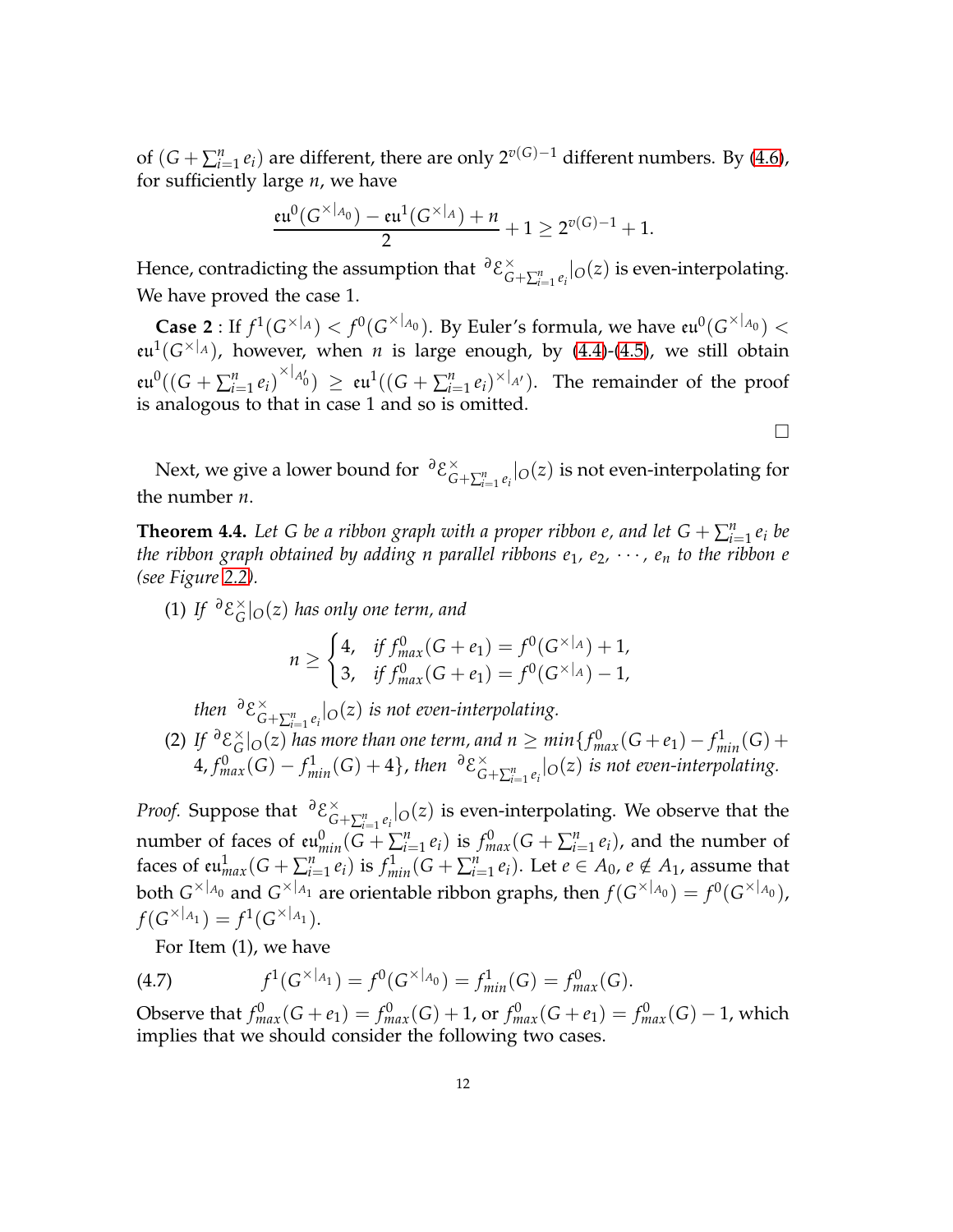**Case 1** :  $f_{max}^0(G + e_1) = f_{max}^0(G) + 1$ . Note that deleting an even number of twisted multiple edges does not change the number of faces. Then, when *n* is even, the maximum value of  $f^0(G + \sum_{i=1}^n e_i)$  is the maximum value of  $f^0(G)$ , that is

<span id="page-12-0"></span>(4.8) 
$$
f_{max}^0(G + \sum_{i=1}^n e_i) = f_{max}^0(G).
$$

When *n* is odd, and deleting *n* − 1 twisted multiple edges does not change the number of faces. We have

<span id="page-12-1"></span>(4.9) 
$$
f_{max}^0(G + \sum_{i=1}^n e_i) = f_{max}^0(G + e_1) = f_{max}^0(G) + 1.
$$

By Euler's formula, it follows that

<span id="page-12-4"></span>
$$
\begin{array}{rcl}\n\mathfrak{eu}_{min}^0(G + \sum_{i=1}^n e_i) & = & 2c(G) + e(G) + n - v(G) - f_{max}^0(G) \quad \text{by (4.8)} \\
& = & 2c(G) + e(G) + n - v(G) - f^0(G^{\times | A_0}) \quad \text{by (4.7)} \\
& = & \mathfrak{eu}^0(G^{\times | A_0}) + n,\n\end{array}
$$

for even *n*, and

<span id="page-12-3"></span>
$$
\begin{array}{rcl}\n\mathfrak{eu}_{min}^0(G + \sum_{i=1}^n e_i) & = & 2c(G) + e(G) + n - v(G) - f_{max}^0(G) - 1 \quad \text{by (4.9)} \\
& = & 2c(G) + e(G) + n - v(G) - f^0(G^{\times | A_0}) - 1 \quad \text{by (4.7)} \\
& = & \mathfrak{eu}^0(G^{\times | A_0}) + n - 1,\n\end{array}
$$

for odd *n*.

Let  $A'_1 = A_1$ . It is easy to see that  $(G + \sum_{i=1}^n e_i)^{\times |A'_1|}$  is an orientable ribbon graph, and  $f((G + \sum_{i=1}^{n} e_i)^{\times |A'_1}) = f^1((G + \sum_{i=1}^{n} e_i)^{\times |A'_1})$ . Clearly, for any ribbon subset *A* ′  $f_1$  of  $G + \sum_{i=1}^n e_i$ , we have  $f^1((G + \sum_{i=1}^n e_i)^{\times |A'_1|}) = f^1(G^{\times |A_1|}) + n$ . Furthermore,

<span id="page-12-2"></span>(4.12) 
$$
f_{min}^1(G + \sum_{i=1}^n e_i) = f_{min}^1(G) + n,
$$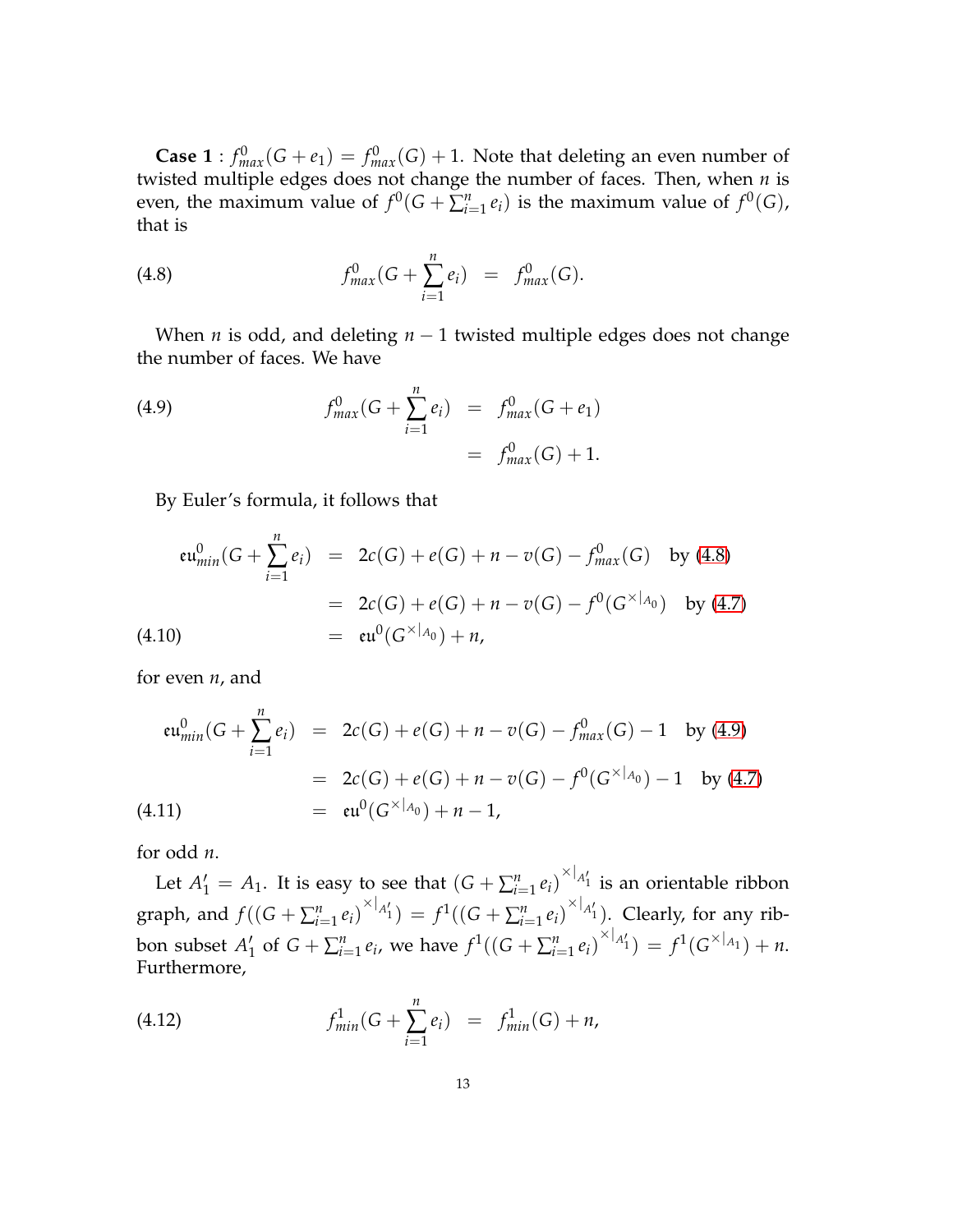similarly, we have

<span id="page-13-0"></span>
$$
\begin{array}{rcl}\n\mathfrak{eu}_{max}^1(G + \sum_{i=1}^n e_i) & = & 2c(G) + e(G) + n - v(G) - f_{min}^1(G) - n \quad \text{by (4.12)} \\
& = & 2c(G) + e(G) + n - v(G) - f^0(G^{\times | A_0}) - n \quad \text{by (4.7)} \\
& = & \mathfrak{eu}^0(G^{\times | A_0}).\n\end{array}
$$

Recall that <sup>∂</sup>ε<sup>×</sup>  $\int_{G+\sum_{i=1}^n e_i}^{\infty} |o(z)|$  is even-interpolating, so, there is a subinterval  $[\text{eu}^1_{max}(G + \sum_{i=1}^n e_i), \text{eu}^0_{min}(G + \sum_{i=1}^n e_i)]$  in  $supp(\partial \mathcal{E}_G^{\times})$  $\int_{G+\sum_{i=1}^n e_i}^{\times} |o(z)|$ . Note that the Euler-genus of the orientable ribbon graph  $(G + \sum_{i=1}^{n} e_i)^{\times |A|}$  is either smaller than  $\mathfrak{eu}_{max}^1(G + \sum_{i=1}^n e_i)$  or larger than  $\mathfrak{eu}_{min}^0(G + \sum_{i=1}^n e_i)$ , so, there are only two numbers  ${\rm eu}^1_{max}(G+\sum_{i=1}^n e_i)$ ,  ${\rm eu}^0_{min}(G+\sum_{i=1}^n e_i)$  in  $[{\rm eu}^1_{max}(G+\sum_{i=1}^n e_i)$ ,  ${\rm eu}^0_{min}(G+\sum_{i=1}^n e_i)$  $\sum_{i=1}^n e_i$ )].

If *n* is odd, from [\(4.11\)](#page-12-3) and [\(4.13\)](#page-13-0), the size of  $[\mathfrak{eu}_{max}^1(G + \sum_{i=1}^n e_i)$ ,  $\mathfrak{eu}_{min}^0(G +$  $\sum_{i=1}^{n} e_i$ )] is  $\frac{\text{eu}^0(G^{\times |A_0|}) + n - 1 - \text{eu}^0(G^{\times |A_0|})}{2}$  $\frac{2^{n}-1-1}{2}$  + 1. Otherwise, from [\(4.10\)](#page-12-4) and [\(4.13\)](#page-13-0), the size of  $[eu_{max}^1(G + \sum_{i=1}^n e_i)$ ,  $eu_{min}^0(G + \sum_{i=1}^n e_i)]$  is  $\frac{eu^0(G^{\times |A_0}) + n - eu^0(G^{\times |A_0})}{2}$  $\frac{n-\epsilon u^2(G-\epsilon_0)}{2}+1$ . When the size of  $[\mathfrak{eu}_{max}^1(G+\sum_{i=1}^n e_i)$ ,  $\mathfrak{eu}_{min}^0(G+\sum_{i=1}^n e_i)]$  is greater than or equal to 3, it is contrary to the hypothesis that <sup>∂</sup>ε<sup>×</sup>  $\int_{G+\sum_{i=1}^n e_i}^{\infty} |o(z)|$  is even-interpolating. Therefore, <sup>∂</sup>*E*<sup>×</sup>  $\int_{G+\sum_{i=1}^n e_i}^{\infty} |O(z)|$  is not even-interpolating for  $n \geq 4$ .

<span id="page-13-1"></span>**Case 2** :  $f_{max}^0(G + e_1) = f_{max}^0(G) - 1$ . Similarly, when *n* is odd,

(4.14) 
$$
f_{max}^0(G + \sum_{i=1}^n e_i) = f_{max}^0(G + e_1) = f_{max}^0(G) - 1.
$$

<span id="page-13-2"></span>
$$
\begin{array}{rcl}\n\mathfrak{eu}_{\text{min}}^0(G + \sum_{i=1}^n e_i) & = & 2c(G) + e(G) + n - v(G) - f_{\text{max}}^0(G) + 1 \quad \text{by (4.14)} \\
& = & 2c(G) + e(G) + n - v(G) - f^0(G^{\times | A_0}) + 1 \quad \text{by (4.7)} \\
& = & \mathfrak{eu}^0(G^{\times | A_0}) + n + 1,\n\end{array}
$$

If *n* is odd, from [\(4.15\)](#page-13-2) and [\(4.13\)](#page-13-0),  $\frac{\epsilon u^0 (G^{\times |A_0|}) + n + 1 - \epsilon u^0 (G^{\times |A_0|})}{2}$  $\frac{+1-\epsilon u^2(G^{\prime\prime}-0)}{2}+1$  is the size of  $[eu_{max}^1(G + \sum_{i=1}^n e_i), eu_{min}^0(G + \sum_{i=1}^n e_i)].$  The remainder of the argument is analogous to that in case 1 and omitted. Hence,  $\partial \mathcal{E}_{\alpha}^{\times}$  $\int_{G+\sum_{i=1}^n e_i}^{\infty} |O(z)|$  is not eveninterpolating for  $n \geq 3$ .

For item (2), we shall adopt the same procedure as in the proof of case 1.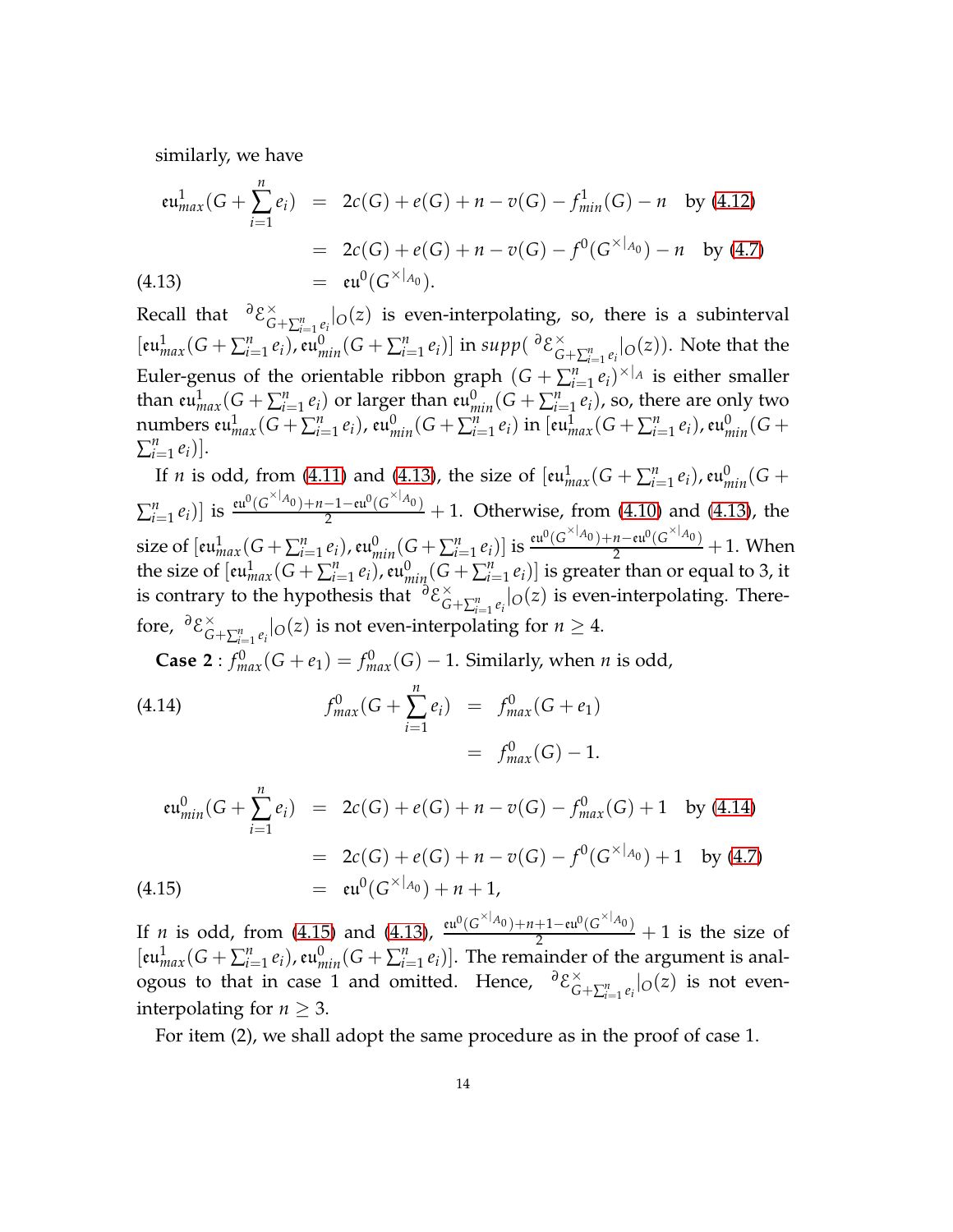When *n* is odd, by [\(4.9\)](#page-12-1), we have  $f_{max}^0(G + \sum_{i=1}^n e_i) = f_{max}^0(G + e_1)$ , and

<span id="page-14-0"></span>
$$
\mathfrak{eu}_{min}^{0}(G + \sum_{i=1}^{n} e_i) = 2c(G + e_1) + e(G + e_1) + n - 1 - v(G + e_1) - f_{max}^{0}(G + e_1)
$$
  
= 2c(G + e\_1) + e(G + e\_1) - v(G + e\_1) - f\_{max}^{0}(G + e\_1) + n - 1  
(4.16) =  $\mathfrak{eu}_{min}^{0}(G + e_1) + n - 1$ .

When *n* is even, by [\(4.8\)](#page-12-0), we have  $f_{max}^0(G + \sum_{i=1}^n e_i) = f_{max}^0(G)$ , and

$$
\begin{aligned}\n\mathfrak{eu}_{min}^0(G + \sum_{i=1}^n e_i) &= 2c(G) + e(G) + n - v(G) - f_{max}^0(G) \\
&= 2c(G) + e(G) - v(G) - f_{max}^0(G) + n \\
&= \mathfrak{eu}_{min}^0(G) + n.\n\end{aligned}
$$
\n(4.17)

By [\(4.13\)](#page-13-0), we have

<span id="page-14-1"></span>
$$
\begin{array}{rcl}\n\mathfrak{eu}_{max}^1(G + \sum_{i=1}^n e_i) & = & 2c(G) + e(G) + n - v(G) - f_{min}^0(G) - n \\
& = & 2c(G) + e(G) - v(G) - f_{min}^0(G) \\
& = & \mathfrak{eu}_{max}^1(G).\n\end{array}
$$
\n(4.18)

Recall that there exists a subinterval  $[\text{eu}^1_{max}(G + \sum_{i=1}^n e_i)$ ,  $\text{eu}^0_{min}(G + \sum_{i=1}^n e_i)]$  in *supp*( *∂*E ×  $\chi^{\times}_{G + \sum_{i=1}^{n} e_i}$  o(*z*)). By [\(4.16\)](#page-14-0)-[\(4.18\)](#page-14-1), there exist two subintervals [ $eu^1_{max}(G)$ ,  $\mathfrak{su}_{min}^0(G+e_1)+n-1]$  and  $[\mathfrak{eu}_{max}^1(G),\mathfrak{eu}_{min}^0(G)+n]$  in  $supp(\partial \mathcal{E}_G^\times)$  $\int_{G}^{\infty}$  +  $\sum_{i=1}^{n} e_i$  |  $O(Z)$  ). When

(4.19) 
$$
\frac{\mathrm{eu}_{min}^0(G) + n - \mathrm{eu}_{max}^1(G)}{2} + 1 \geq 3,
$$

or

<span id="page-14-2"></span>(4.20) 
$$
\frac{\mathfrak{eu}_{min}^0(G+e_1)+n-1-\mathfrak{eu}_{max}^1(G)}{2}+1\geq 3,
$$

there are at least three numbers in  $[{\rm eu}_{max}^1(G)$ ,  ${\rm eu}_{min}^0(G+e_1)+n-1]$  or  $[{\rm eu}_{max}^1(G)$ ,  $\mathfrak{eu}^0_{\text{min}}(G) + n$ ] respectively. However, there are only two numbers  $\mathfrak{eu}^1_{\text{max}}(G)$ ,  $\mathfrak{eu}_{min}^0(G + e_1) + n - 1$  in  $[\mathfrak{eu}_{max}^1(G), \mathfrak{eu}_{min}^0(G + e_1) + n - 1]$  and two numbers  $\mathfrak{eu}_{max}^1(G)$ ,  $\mathfrak{eu}_{min}^0(G) + n$  in  $[\mathfrak{eu}_{max}^1(G)$ ,  $\mathfrak{eu}_{min}^0(G) + n]$ , it is impossible.

Combining [\(4.16\)](#page-14-0)-[\(4.20\)](#page-14-2), we finish the proof.

 $\Box$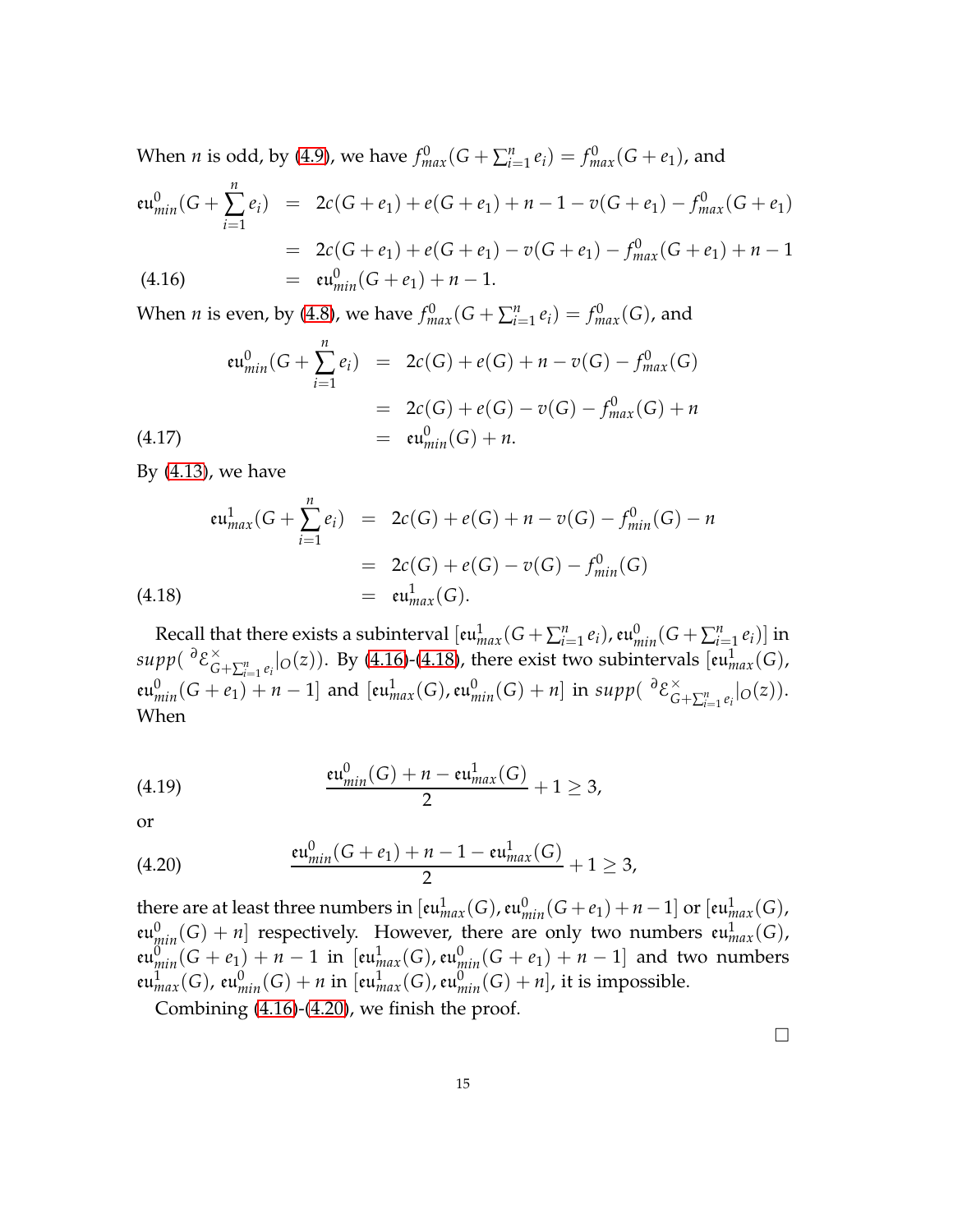<span id="page-15-1"></span>**Theorem 4.5.** [\[GMT21a\]](#page-17-0) *Let*  $G = G_1 \vee G_2$ *. Then* 

$$
\partial \mathcal{E}_G^{\times}(z) = \partial \mathcal{E}_{G_1}^{\times}(z) \partial \mathcal{E}_{G_2}^{\times}(z).
$$

**Remark 4.6.** It is easy to see that Theorem [1.3](#page-1-2) still holds for  $\frac{\partial \mathcal{E}}{\partial G}$  $\int_G$ | $O(z)$ .

<span id="page-15-0"></span>Now, let's take two examples to illustrate the above results.



FIGURE 4.1.  $C_4 + \sum_{i=1}^n e_i$ 

**Example 4.2.** Let  $C_m$  be the planar ribbon *m*-cycle. Evidently,  $\partial \mathcal{E}_{C}^{\times}$  $C_2$ |*O*(*z*) = 2. Using the fact that  $C_m$  can be obtained from  $C_2$  by subdividing a ribbon  $m-2$ times, we have

$$
\partial \mathcal{E}_{C_m}^{\times}|_{O}(z) = 2^{m-2} \partial \mathcal{E}_{C_2}^{\times}|_{O}(z) \text{ by Theorem 1.3}
$$

$$
= 2^{m-1}.
$$

 $e_1, e_2, \cdots, e_n$  to the ribbon  $e$ , as shown in Figure [4.1.](#page-15-0) It is clear that  $f^0(C_m^{\times|A|})=2.$ The ribbon graph  $C_m + \sum_{i=1}^n e_i$  is obtained from  $C_m$  by attaching *n* parallel edges Since the number of faces of orientable ribbon graph  $(C_m + e_1)^{\times|_B}$  with  $e \in B$ is 1, it follows that  $f_{max}^0(C_m + e_1) = f^0(C_m^{\times |A|}) - 1 = 1$ . By Theorem [4.4](#page-11-1) (1), when *n*  $\geq$  3, the restricted-orientable partial- $\times$  polynomial of  $C_m + \sum_{i=1}^n e_i$  is not even-interpolating.

Let  $H = D_n \vee C_2$ , then by Theorem [4.5](#page-15-1) and Example [4.1,](#page-8-1) the restrictedorientable partial- $\times$  polynomial of *H* is not even-interpolating for  $n \geq 5$ .

**Example 4.3.** Let *G* and  $G + \sum_{i=1}^{n} \bar{e}_i$  be the ribbon graphs in Figure [4.2.](#page-16-6) When  $A \in \{ \{e_1, e_3, e\}, \{e_2, e_3, e\}, \{e_1, e_3, e_4\}, \{e_2, e_3, e_4\} \}$ , the number of faces of orientable ribbon graph  $G^{\times|_A}$  is 1. When  $A \in \{\{e_1,e_2\}, \{e_4,e\}, \{e_1,e_2,e_4,e\}, \varnothing\}$ , the number of faces of orientable ribbon graph  $G^{\times|_A}$  is 3. We infer that  $\frac{\partial \mathcal{E}^{\times}_{G}}{\partial G}$  $G$ cairchean  $G$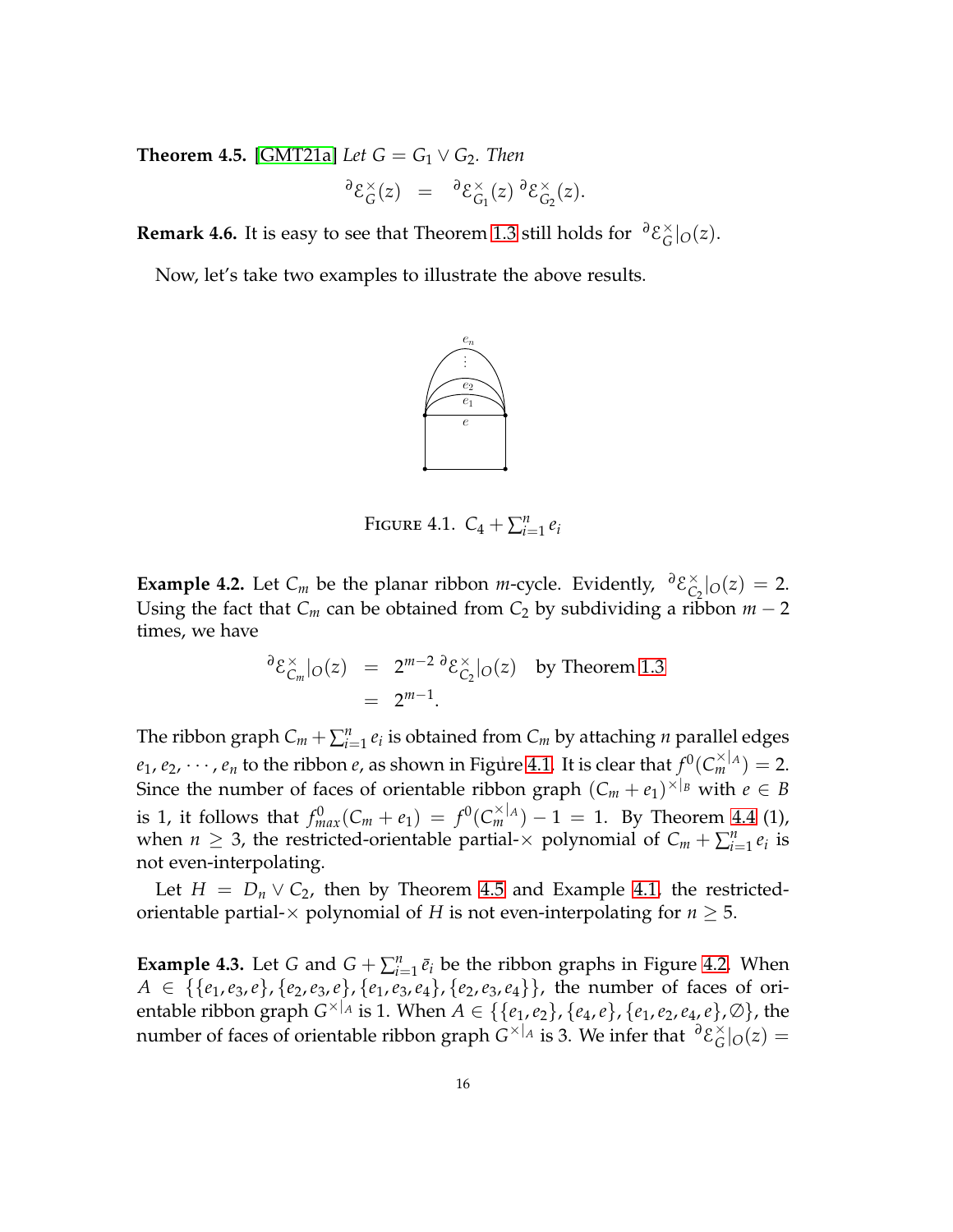<span id="page-16-6"></span>

FIGURE 4.2. *G* and  $G + \sum_{i=1}^{n} \bar{e}_i$ 

 $4 + 4z^2$ ,  $f_{max}^0(G) = 3$ , and  $f_{min}^1(G) = 1$ . When  $B \in \{\{e_1, e_3, e, \bar{e}_1\}, \{e_2, e_3, e, \bar{e}_1\},\}$  ${e_1, e_2, e_4, e, \bar{e}_1}, {e_4, e, \bar{e}_1}$ , we have  $f((G + \bar{e}_1)^{\times |B|}) = 2$ , thus,

$$
f_{max}^0(G + \bar{e}_1) = 2 < f_{max}^0(G).
$$

Therefore, by Theorem [4.4](#page-11-1) (2), when  $n \ge 2 - 1 + 4 = 5$ , the restricted-orientable partial- $\times$  polynomial of  $G + \sum_{i=1}^{n} \bar{e}_i$  is not even-interpolating.

1 4.1. **Acknowledgments.** We are grateful to the anonymous referees for their valuable comments.

#### **REFERENCES**

- <span id="page-16-2"></span>[AE19] L. Abrams, and J. Ellis-Monaghan, New dualities from old: generating geometric, Petrie, and Wilson dualities and trialities of ribbon graphs, [arXiv:1901.03739v](http://arxiv.org/abs/1901.03739)2 [math.CO], 9 Aug (2019).
- <span id="page-16-9"></span>[AVJ99] A. Brandstadt, V. B. Le, and J. P. Spinrad, Graph Classes: a Survey, *Society for Industrial and Applied Mathematics (SIAM)*, Philadelphia, PA, (1999).
- <span id="page-16-7"></span>[Bol02] B. Bollob*a*´s, O. Riordan, A polynomial of graphs on surfaces, *Math. Ann.* 323 (2002) 81-96.
- <span id="page-16-8"></span>[Bry71] T. Brylawski, A combinatorial model for series-parallel networks, *Trans. Amer. Math. Soc.*, **154** (1971), 1-22.
- <span id="page-16-0"></span>[Chm09] S. Chmutov, Generalized duality for graphs on surfaces and the signed Bollobás-Riordan polynomial, *J. Combin. Theory Ser. B* **99** (2009), 617-638.
- <span id="page-16-1"></span>[EM12] J. Ellis-Monaghan and I. Moffatt, Twisted duality for embedded graphs, *Trans. Amer. Math. Soc.* **364** (2012), 1529–1569.
- <span id="page-16-3"></span>[EM13] J. Ellis-Monaghan and I. Moffatt, Graphs on Surfaces: Dualities, Polynomials, and Knots. *Springer,* (2013).
- <span id="page-16-5"></span>[GT87] J. L. Gross and T. W. Tucker, Topological Graph Theory, John Wiley & Sons, Inc. New York, (1987).
- <span id="page-16-4"></span>[GMT20] J. L. Gross, T. Mansour and T. W. Tucker, Partial duality for ribbon graphs, I:Distributions, *European J. Combin.* **86** (2020), 103084.